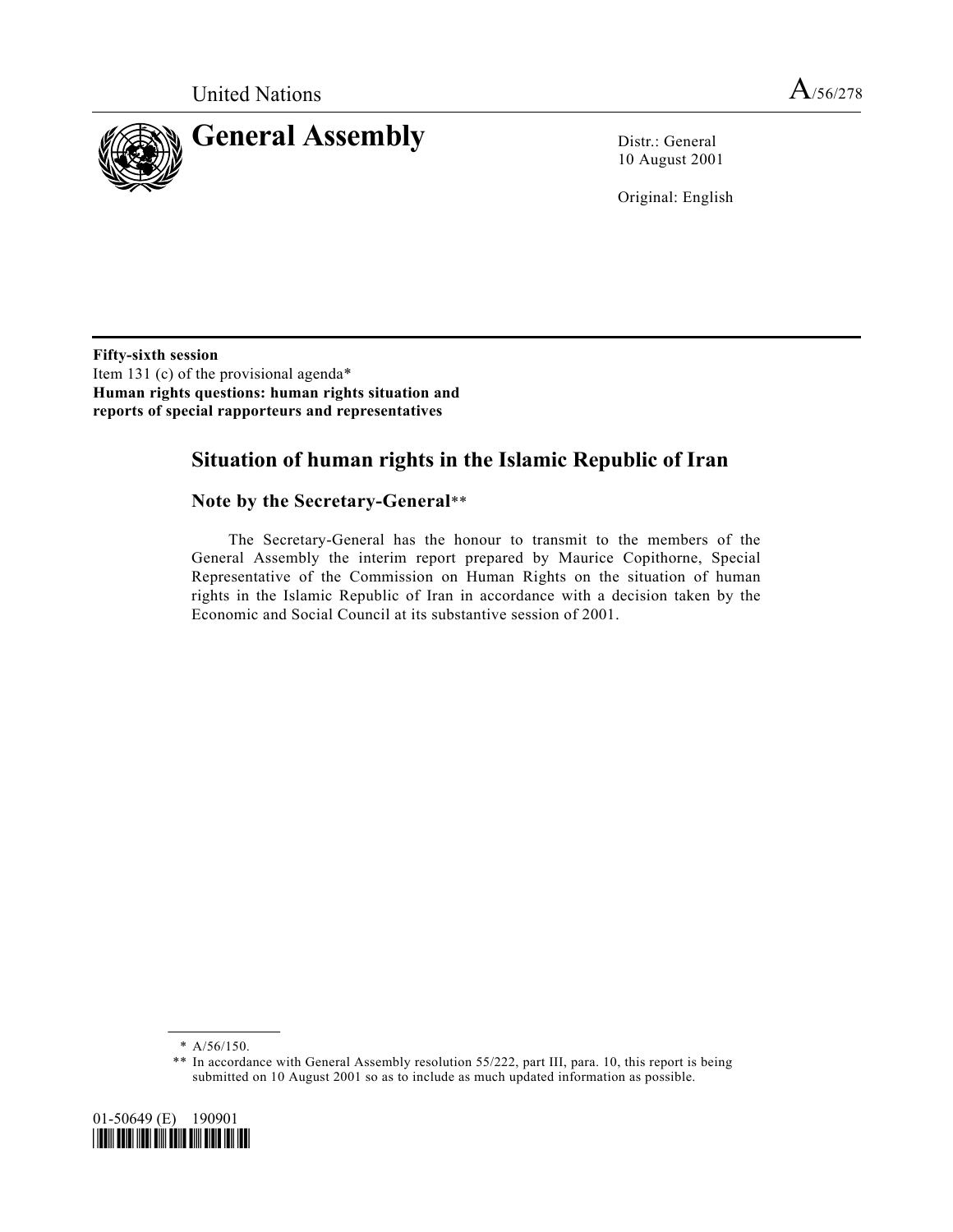## **Report of the Special Representative of the Commission on Human Rights on the situation of human rights in the Islamic Republic of Iran**

#### *Summary*

There is a strong and growing demand for reform from the Iranian people. The progress to date has been made despite the continuing efforts of some elites to frustrate that demand.

The sweeping suppression of the mainly reformist press over the past 15 months has had a serious negative impact on the promotion of human rights in the Islamic Republic of Iran.

The status of women, particularly their legal status, remains highly discriminatory. Modest efforts to improve it have been mostly rejected by unelected, conservative political elites. Patriarchal attitudes are very much in evidence in the form of domestic violence and the limited prospects for women to enter the labour force.

There are early signs of important change within the legal system, but there is a long way to go. So far, there appears to be no let-up in the abuse of persons in pretrial detention. Many of the punishments in use are gross violations of international human rights standards, including in particular, the use of stoning and decapitation.

Iranian society has had little experience with civil discourse leading to peaceful change. The treatment of activists and dissidents, particularly by the security forces and the judiciary, displays a fearful intolerance of alternative views. The treatment of such persons, some of whom participated in the struggle against the Shah, is little short of vicious.

There is a stalemate between the elected and unelected branches of government over important policy and legislative decisions concerning reform. The Iranian people are paying dearly for it.

Religious and ethnic minorities continue to face official and societal discrimination and in some cases, persecution. They are becoming more outspoken in their demands, particularly concerning economic and cultural rights.

Iran is facing a major economic crisis. Inflation, unemployment and poverty are among the causes of the deteriorating social condition of most Iranians. The human rights cost of the crisis is very high. A comprehensive economic and social development strategy needs to be among the Government's top priorities.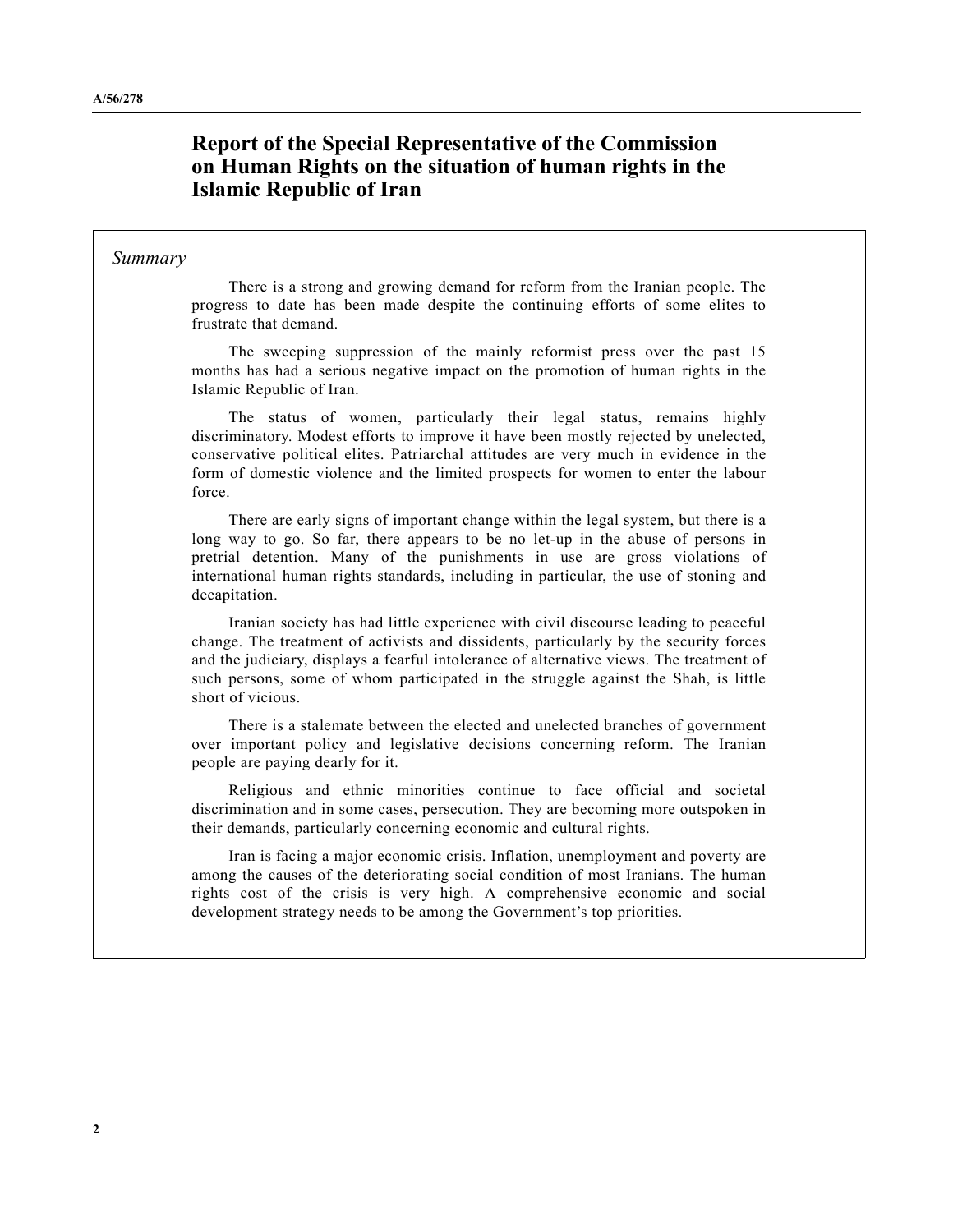# Contents

|         |                                                                                     | Paragraphs  | Page |
|---------|-------------------------------------------------------------------------------------|-------------|------|
| Ι.      |                                                                                     | $1 - 7$     | 4    |
| II.     |                                                                                     | $8 - 13$    | 4    |
| III.    |                                                                                     | $14 - 19$   | 5    |
| IV.     |                                                                                     | $20 - 40$   | 6    |
|         | А.                                                                                  | $20 - 27$   | 6    |
|         | <b>B.</b>                                                                           | $28 - 32$   | 7    |
|         | $\mathcal{C}$ .                                                                     | $33 - 40$   | 8    |
| V.      | Status of intellectuals and of political, student and religious dissidents          | $41 - 64$   | 9    |
|         | А.                                                                                  | $44 - 47$   | 9    |
|         | $\mathbf{B}$ .                                                                      | $48 - 50$   | 10   |
|         | $C$ .                                                                               | $51 - 52$   | 10   |
|         | D.                                                                                  | $53 - 57$   | 11   |
|         | Ε.                                                                                  | 58-64       | 11   |
| VI.     |                                                                                     | $65 - 71$   | 12   |
| VII.    |                                                                                     | $72 - 86$   | 13   |
|         | A.                                                                                  | $72 - 80$   | 13   |
|         | <b>B</b> .                                                                          | $81 - 84$   | 15   |
|         | $\mathbf{C}$ .                                                                      | $85 - 86$   | 15   |
| VIII.   |                                                                                     | $87 - 98$   | 16   |
|         | $A_{\cdot}$                                                                         | $87 - 88$   | 16   |
|         | <b>B.</b>                                                                           | $89 - 95$   | 16   |
|         | $C$ .                                                                               | $96 - 97$   | 17   |
|         | D.                                                                                  | 98          | 17   |
| IX.     |                                                                                     | $99 - 105$  | 17   |
|         | А.                                                                                  | $99 - 102$  | 17   |
|         | Β.                                                                                  | $103 - 105$ | 18   |
| X.      |                                                                                     | $106 - 121$ | 18   |
| Annexes |                                                                                     |             |      |
| Ι.      | 21                                                                                  |             |      |
| II.     | Supporters of the religious/nationalist movement believed to be in detention, as of |             |      |
|         | 22                                                                                  |             |      |
| III.    | Correspondence between the Special Representative and the Government of the Islamic |             | 24   |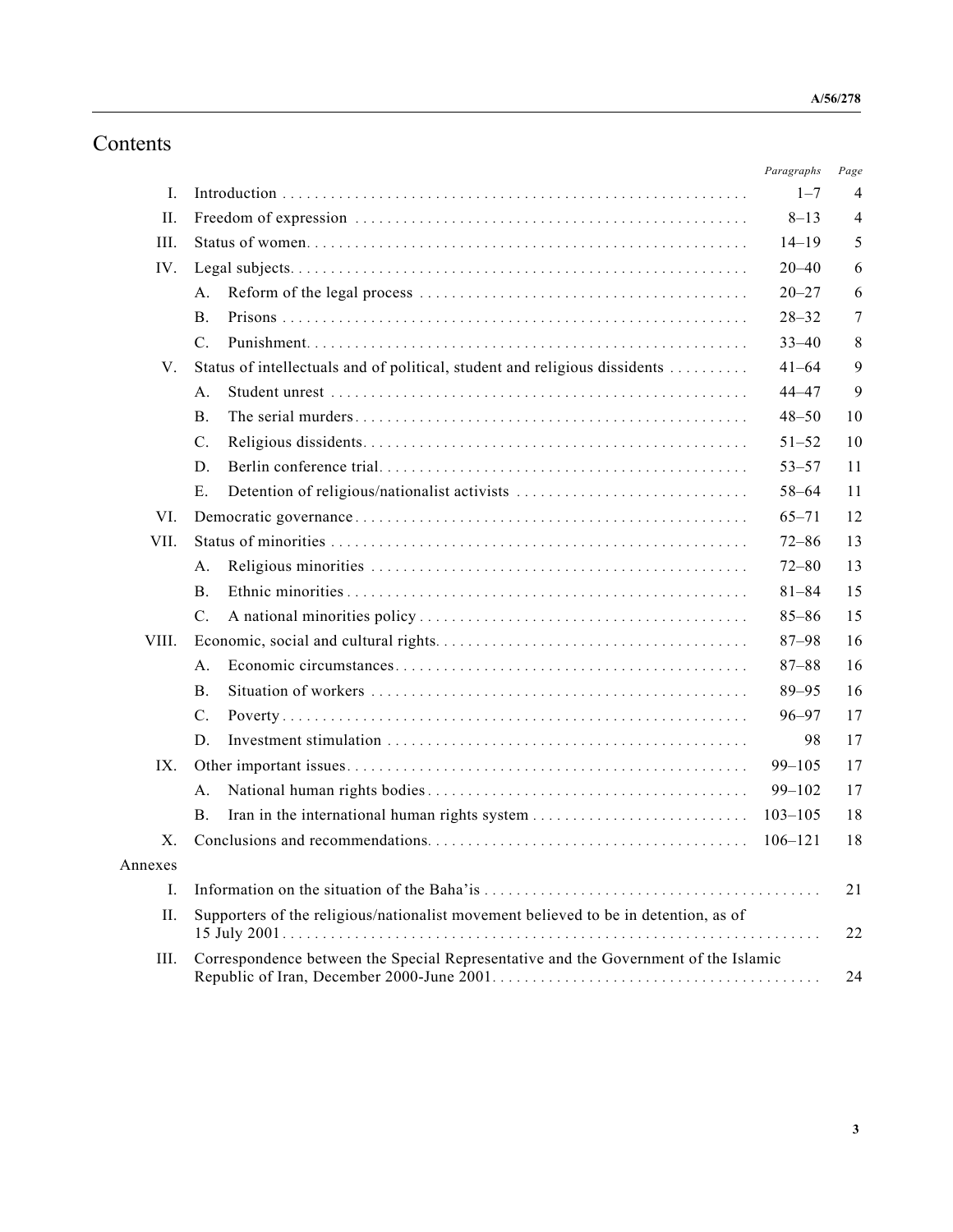## **I. Introduction**

1. The period under review in this report — that is, the first six months of  $2001 -$  was again a tumultuous one in the Islamic Republic of Iran. In general, the voices calling for reform grew stronger, notwithstanding the suppression of much of the reformist press. The President in large part remained true to his vision of an "Islamic Republic", but he faced formidable opposition to the realization of the road map that he had set out for the country. In the run-up to his re-election in June, there were many voices, particularly younger ones, expressing open frustration at the slow pace of reform.

2. The argument is often heard that allowance has to be made for a society like Iran's, in that it has known only despotism over its long history. However dedicated it may be to the modern concepts of the rule of law, democracy and human rights, such a society has to travel a difficult road on which there will be many obstacles to overcome. The reinventing of society, when it has been successful, has usually been a long and painful process.

3. In this context, the Special Representative is often told that the Islamic Republic of Iran should be judged more on the overall trend of its development than on the obstacles it is facing. The Special Representative understands and sympathizes with this perspective. However, one cannot simply close the door for a few decades before evaluating a country's progress towards its declared goals. Iran is fully engaged with the international community in many respects. It is a party to most of the core human rights instruments, including certain instruments of the International Labour Organization (ILO), each of which involves a reporting and examination process. The world is at the Islamic Republic of Iran's doorstep, and the interaction with the international community can only increase. In the Special Representative's view, it is simply no longer possible to deflect the world's gaze away from a Government's treatment of its own citizens.

4. The Special Representative has no doubt that the majority of Iranians, in all walks of life, believe that at the beginning of the twenty-first century, they deserve better and more accountable governance and a society that has more respect for the inherent dignity of individuals.

5. The Special Representative believes that progress is being made in the incorporation of human rights values into Iranian society. The change in the discourse over the past six years is testimony of progress. In some respects, however, the Government seems to be lagging behind the people, who have made clear, through their elected representatives, their desire for change.

6. In the present report, the Special Representative has done his best to capture the range of important human rights developments in the Islamic Republic of Iran over the first six months of the year. They may be significant in their own right or significant as indicators of a broader trend. This necessarily involves a prioritization of areas and issues, and the Special Representative understands that not everyone is likely to agree with his choices. The overall picture is certainly a mixed one. One must hope that, in the interest of all Iranians, faster progress can be made towards the goal of embracing human rights and all the values that they represent.

7. In seeking to discharge his mandate, the Special Representative has used many sources of information, including the Government of the Islamic Republic, other Governments, individuals, non-governmental organizations and the Iranian and international media.

## **II. Freedom of expression**

8. In his last interim report to the General Assembly, the Special Representative described the early stages of what became a widespread crackdown on the press, instituted by elements in the judiciary in April 2000 (A/55/363, paras. 12-21). The process has continued. During the past 15 months (to early July 2001), more than 40 publications, daily newspapers and weekly magazines have been closed down for various periods of time, some indefinitely. (In the Islamic Republic of Iran, as elsewhere, publications sometimes close for purely financial or editorial reasons.)

In addition, editors and journalists have been charged with various offences and fined, sent to jail or banned from journalism for a period of years or, in some cases, a combination of the above. At least one was sentenced to be lashed, a sentence subsequently overturned. The numbers are uncertain, but the best recent estimate available to the Special Representative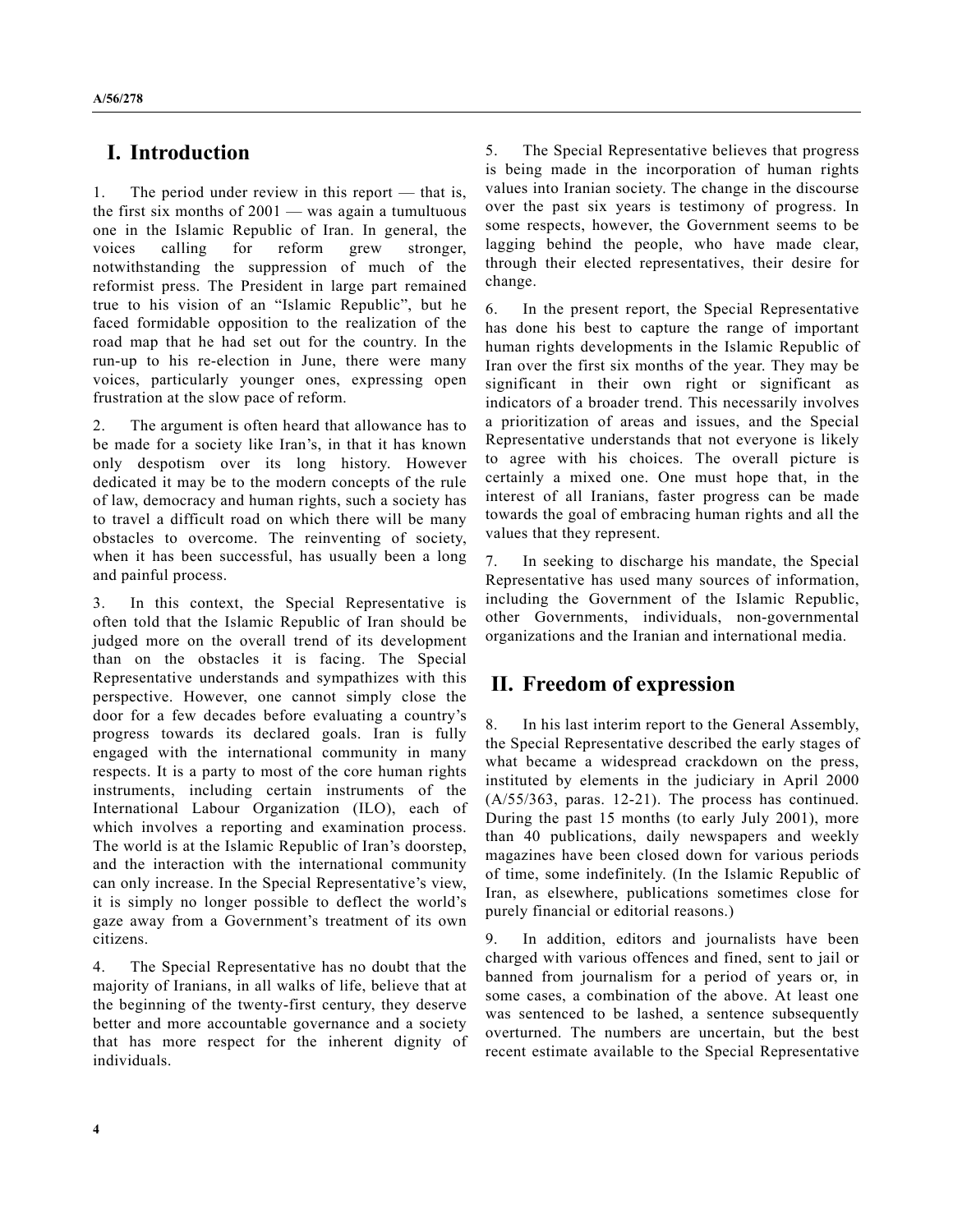is that since April 2000, more than 20 journalists have spent time in jail, in either pre- or post-trial detention.

10. Typical charges are:

- (a) Defamation;
- (b) Publishing false information;
- (c) Publishing criminal material;

(d) Publishing sensational material contrary to modesty;

(e) Collaborating with counter-revolutionary groups.

11. The campaign against the press has spread beyond the usual definition of "journalist". A theology student was brought before the Special Clerical Court for articles deemed to be propagating against the Islamic Republic; a number of university students were detained for articles in their student newspapers deemed to be blasphemous, an offence that could draw the death penalty; and a cartoonist was charged with publishing an offensive caricature of the judiciary. According to press reports, the complaints against the press are being brought chiefly by six state agencies, and this has given rise to the term "serial plaintiffs". The campaign against the press appears to be waged by these agencies with the willing support of a small group of judges.

12. It has been pointed out in the Iranian press that, despite the fact that the existing, rather conservative press law provides for a maximum suspension of six months, many papers have been sentenced to longer periods of closure and some have remained closed even after the expiry of the prescribed closure period. The judges involved have gone outside the press law and invoked sections of the Constitution as well as other legislation, particularly the Precautionary Measures Law, which both refer to the prevention of crime. One journal was closed for insulting the President, who replied that he knew of no law that prescribed a punishment for such an act.

13. In discussing the repression of the Iranian press, it is clear that the vagaries of many Iranian laws, including the Constitution, are being taken full advantage of. The various laws that have relevance to criticism, insult and defamation are perhaps typical in this regard. Procedural issues are also very much part of the problem. There are many examples of arbitrary arrest, prolonged detention prior to trial, often in solitary confinement, and denial of the elements of fair trial. Clearly, reform is needed, both legislative (in order to give greater precision as to the offences involved) and judicial (in order to ensure the implementation of procedures that protect the rights of the accused).

### **III. Status of women**

14. The condition of women in the Islamic Republic has remained much the same for some years: steady improvements in some respects such as education but no change in the foundational, legalized discrimination faced by women almost across the board. Perhaps the most graphic recent portrayal of this situation is the Iranian film, "The Circle", with its strong overtones of the Islamic Republic as a prison for women.

15. At the time the present report was being prepared, a spirited debate was under way as to the number of women who should be included in the new cabinet of the President. In late June, a senior Majilis figure declared that it was not dignified for women to be put on display in government. A female member of the Majilis quickly responded, "Our men should guard against the sickness of immaturity." The 12 women members of the Majilis prepared their own list of three women candidates for the cabinet.

16. The recent presidential election and the action of the Guardian Council in not approving any of the two dozen female candidates has focused attention on the eligibility of women to hold public office.

17. Another side of women's plight is what has become known as the "feminine face of poverty". It was reported that at a meeting to mark 15 May, International Day of the Family, a number of officials described the situation in graphic terms. There are now some 1 million single-mother families in the Islamic Republic. Twenty-nine per cent of the families below the poverty line are single-mother families. Seventy per cent of the single mothers in rural areas are illiterate. In 37 per cent of single-mother families, only one person is employed. The General Director of the Office to Combat Poverty reportedly stated that, while the law requires the minimum wage to be paid to all families headed by women, it is paid at only 50 per cent of the rate because of budget shortfalls.

18. The issue of the physical abuse of women within the family remains in the spotlight. The press reports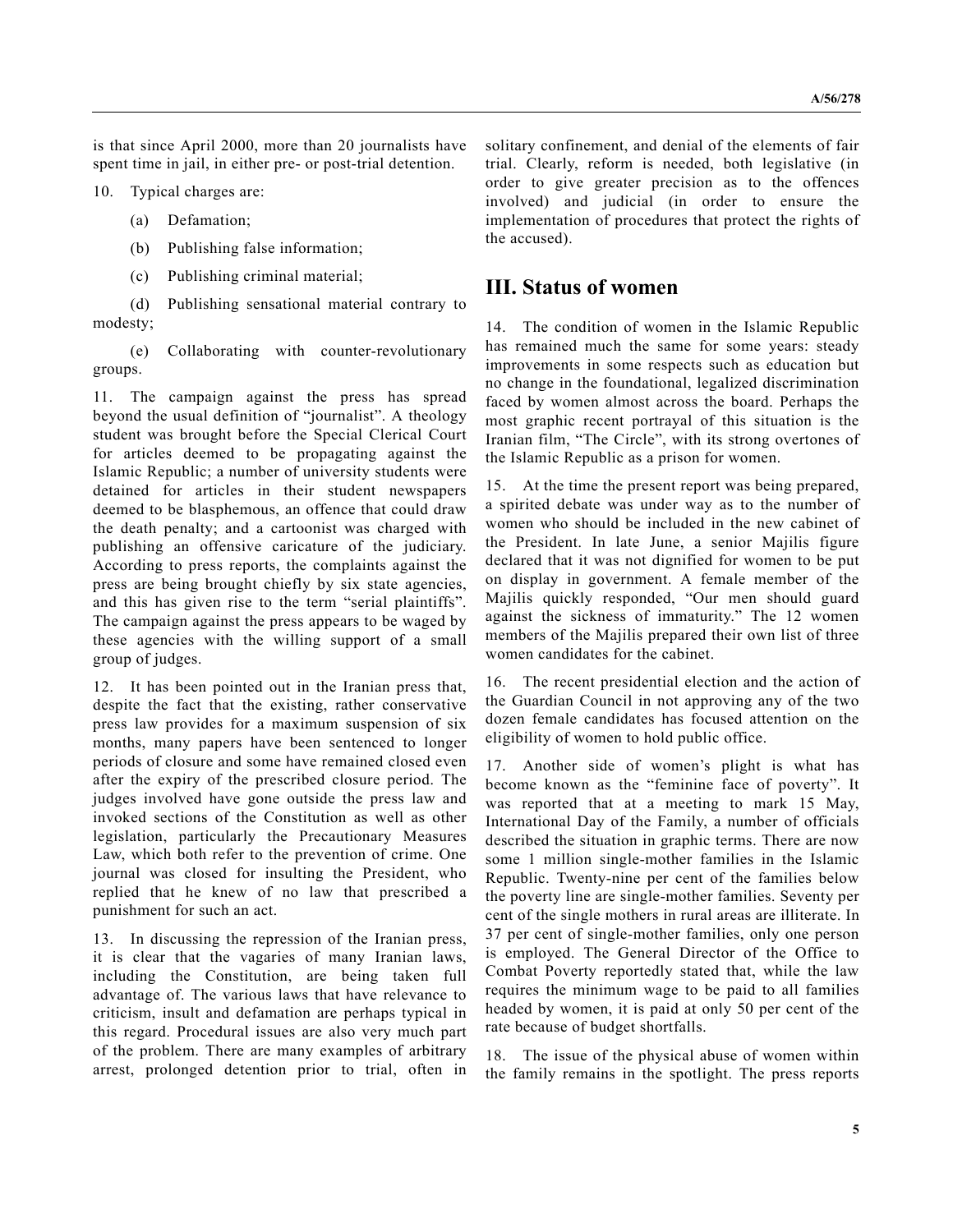that to get around the reluctance of the police to become involved in such cases, "hotlines" are being established for women to seek urgent help. More fundamentally, however, Iranian women continue to press the point that the issue is rooted in the cultural approach of men towards women. A member of the Women's Participation Centre in Tehran was quoted recently as saying that women had become more frequently the victims of beatings, rape, abortions, financial and mental pressures, and verbal abuse from their husbands, brothers and even children. The Special Representative notes that the alleviation of patriarchal attitudes is also a key to opening up more and better job opportunities for women. The Special Representative has been made aware of the many activities and programmes for promoting women's rights, but he nevertheless urges the Government to take a leadership role in tackling the cultural issue. It needs to have a very clear focus and to allocate sufficient human and monetary resources to undertake major educational programmes in the schools, on television and through other public channels. The longer the Government delays taking serious action, the more women will suffer, and probably needlessly so. It is an issue that the Government, in good conscience, must address urgently.

19. Finally, there is the long outstanding benchmark issue of the minimum age of marriage, particularly that for girls, which is nine years. The Special Representative has discussed this issue in earlier reports (A/55/363, para. 31; E/CN.4/2001/39, para. 24). The Special Representative notes the recent action of the Guardian Council of rejecting the Majilis bill that would have addressed this black spot on the reputation of the Islamic Republic. If argument is still needed, the Special Representative would draw attention to the article on early childhood marriage in the UNICEF *Innocenti Digest* No. 7 (March 2001), which declares that pregnancy-related deaths are the leading cause of mortality of girls aged 15-19 worldwide. The Special Representative once again appeals to all branches of the Government to work together to bring new legislation into effect as quickly as possible as a mark of respect for the girl-children of their country.

(In February, a girl's shelter in Karaj, the Jasmine Centre, was closed down after an investigation had reportedly revealed that it had become involved in the trafficking of girls. The press focused on the high-level connections of the operators of the Centre. A judge of the Revolutionary Court was subsequently charged in the affair.)

# **IV. Legal subjects**

## **A. Reform of the legal process**

20. In late March, the Special Representative received from the Government a list of legal reforms that were being implemented. The most pressing perhaps was the long-promised re-establishment of the procuracy which could potentially go a significant way to reduce the absolute discretion that judges have had in the court room, including in most cases being judge and prosecutor and, in some cases, jury and defence counsel as well. That draft legislation was approved by the Majilis judicial affairs commission in late June and was introduced on the floor of the Majilis in early July.

21. A second important reform is the amendment of the punishment provisions concerning dishonoured loans. Many individuals so convicted reportedly remain in jail after having served their conviction, being unable to pay back the underlying debt. This practice has apparently been so widespread that the group has become the second largest category of prison inmates. Such persons will now be released on completion of their term.

22. A third project is the establishment from 1 September 2001 of the right of students holding a BA (Law) to take an examination and, if successful, to be qualified as lawyers and permitted to practice under supervision. The purpose is to increase significantly the number of lawyers in the country. The Independent Bar Association has objected to this initiative "under the guise of an economic bill", and as a severe assault on the independence of the Bar. This development follows on the other encroachments that have occurred on the autonomy of the Bar, including control over who stands for election to the Bar Council, the disciplining of members of the Bar and indeed the "suitability" of all applicants for admission to the Bar (see A/55/363, paras. 44-46). The Special Representative shares the concern of the Bar Council in this regard, noting that the independence of the Bar is a vital ingredient in any human rights enforcement regime.

23. The fourth reform is the introduction of what is known in some other cultures as alternative dispute resolution (ADR) — that is, the provision of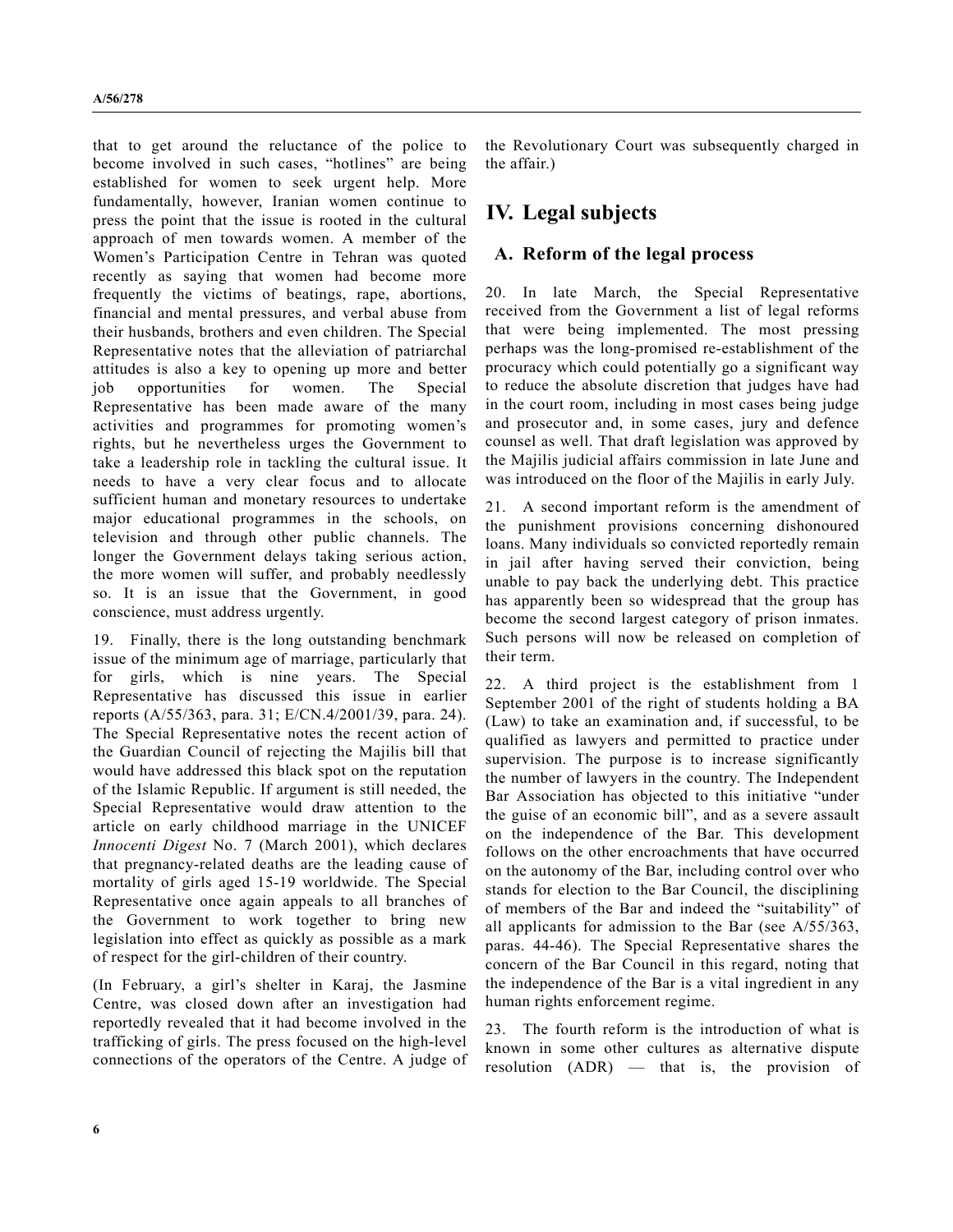reconciliation/mediation facilities to remove certain types of cases from the court and expedite their settlement. It should also reduce the backlog in court calendars.

24. The fifth project, already mentioned in an earlier report (E/CN.4/2001/39, para. 109), is the establishment, with the cooperation of UNICEF, of a system of juvenile courts. The Special Representative is informed that this project is on track and the judges in training will be going abroad to learn from the experience of other jurisdictions.

25. A sixth project concerns the disciplining of judges — that is, to treat more seriously any infringement by judges of the provisions of the law. The Special Representative has earlier referred to the apparent blatant disregard by at least a few judges of the instructions set out by the Head of Judiciary, particularly in the matter of pre-trial treatment of suspects (E/CN.4/2001/39, para. 31). The Judicial Tribunal, a little known and apparently underutilized institution, may be now facing its first test in this regard. When asked by the Special Representative about the processing of complaints by the families of detainees against Judge Saeed Mortazavi and Judge Hassan Ahmadi Mogaddas, government officials responded that those and other complaints against judges were now before the Tribunal. A government official reported that 40 judges had been suspended in the past four months. The Special Representative trusts that the Tribunal will act expeditiously and that its decisions will be made public. Such action could go a long way towards restoring confidence in the Iranian Judiciary. It is perhaps worth adding that a judicial system needs the support of the people in order to earn their respect and to make legitimate its exercise of power over their lives. In this regard, the Special Representative notes the President's speech on 29 June in which he declared that the main mission of the Judiciary, in accordance with the constitution, was to support individual and social rights of the people and to realize social justice within the community. The main criteria of a system built on that foundation was respect for the human being, ensuring the rights of the human beings and the realization of justice. The President went on to call upon judges to put aside cynicism and prejudgement and to respect the principle of innocence until proven guilty.

26. Other reforms mentioned to the Special Representative were the re-introduction of res judicata,

a concept that had been abandoned at the time of the Revolution, as "having lost its value", and the reduction of the cases being referred back by the Supreme Court for a new hearing. In other words, the Supreme Court would more often be the final judicial step. The Special Representative believes that these changes would increase the predictability and fairness of the legal system and reduce the case backlog that currently exists. Another promised reform is legislation to narrow the definition of *moharab* (waging war on God) to those acts involving the use of firearms. This will remove a very dangerous weapon from the judicial arsenal that, while only occasionally invoked, has hung over the heads of all those advocating change. Yet another new measure is the establishment of a nongovernmental organization to focus on the rights of prisoners.

27. In conclusion, it is clear from the above that the task of legal reform has begun or is at least about to begin. The Special Representative looks forward to reporting its successful implementation.

### **B. Prisons**

28. Two of the most pressing issues with regard to prisons in the Islamic Republic are overcrowding and the existence of detention centres outside the control of the National Prisons Organization. With regard to the first, no recent figures on the number of inmates have come to the attention of the Special Representative. In late June the Head of the National Prisons Organization noted that the high number of prisoners was the result of social circumstances outside the prisons, and that the organization was unable to settle all prison problems. He said that the prison population had increased by 40 per cent over the past year and that two thirds of the inmates were there for drug-related offences. Most of the inmates are between 22 and 30, and less that 3 per cent of them are women.

29. In light of the huge growth in the number of persons incarcerated for drug-related offences, one proposal has been to segregate such persons into new purpose-built institutions in the countryside. Other steps discussed have been reducing the number of inmates by reducing the number of offences calling for incarceration and making greater use of probation, particularly for women and children. A further proposal for reducing the prison population is to eliminate the holding of certain inmates beyond the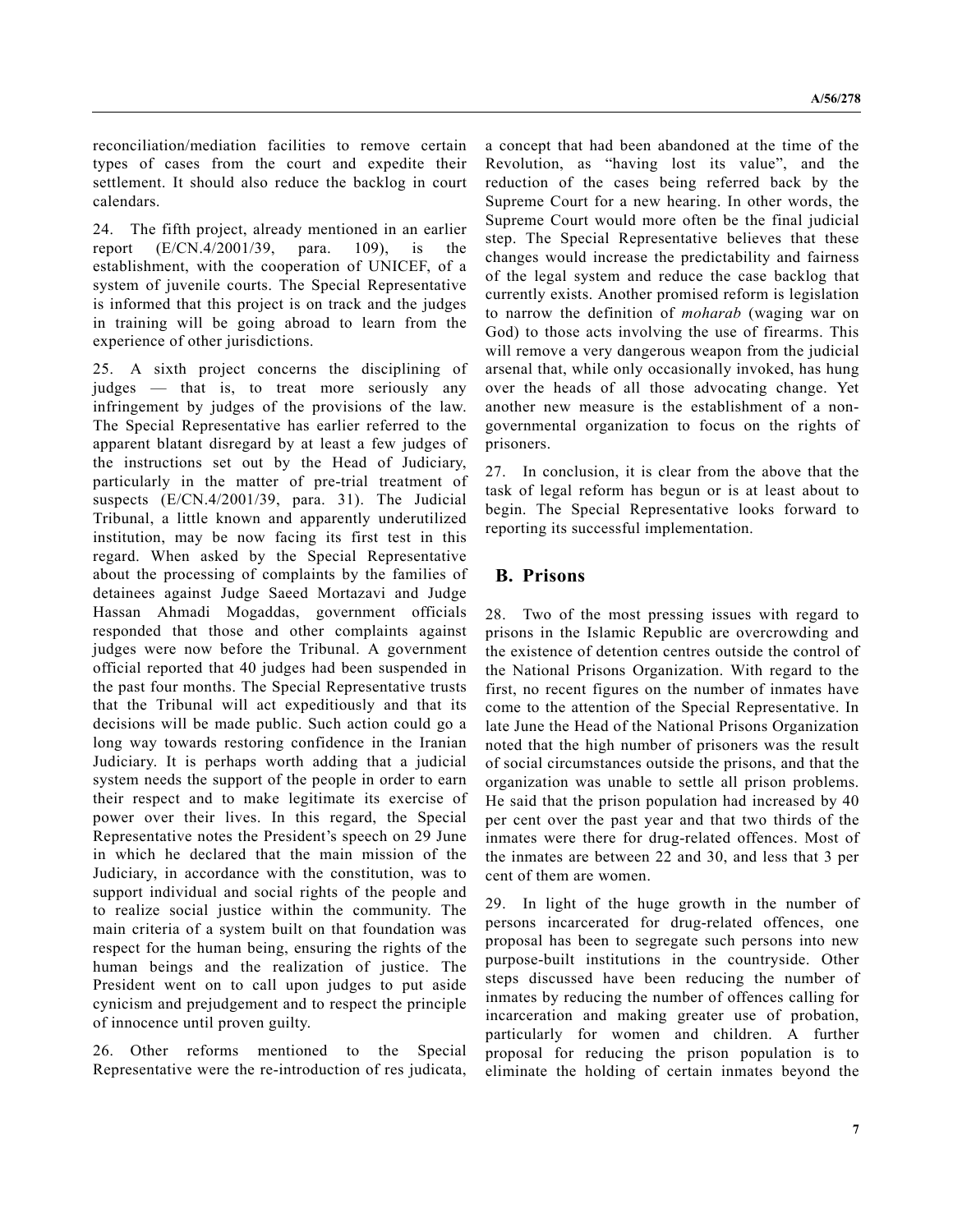term of their sentence when they are unable to pay off their civil debts (see para. 21 above).

30. As for the non-official detention centres where much of the prisoner abuse takes place, in early June a member of a Majilis commission looking into prisons told the press that there were as many secret detention centres as there were secret service and military establishments combined with even non-military and non-secret service establishments. He added no military or security establishment had the right to its own prison. The Head of the National Prisons Organization has declared that all non-official detention centres have now been brought under the control of his organization. He also stated that the notorious Toweed Prison has finally been completely closed.

31. It is worth reporting that after the re-election of the President, a proposal was floated in the Majilis to change the status of the Prisons Organization by moving it from under the judiciary to the portfolio of the Minister of Justice, where it would be subject to oversight by the Majilis.

32. It is to be hoped that these various reform measures are pursued vigorously. In particular, the Special Representative would be pleased to record in his next report to the Human Rights Commission that control of all of the illegal detention centres is finally — in practice as well as in form — in the hands of the National Prisons Organization.

### **C. Punishment**

#### **Executions**

33. The number of executions continues to be high. Based on the information received by the Special Representative, some 60 executions took place in the first six months of the year. It would seem that around two thirds of them were carried out in public, despite reports from government sources, according to which punishment takes place principally in camera. These include the public hanging of a woman on 19 March 2001 in Tehran, an extremely rare event in the Islamic Republic. In what seems a retrograde step, it was reported that the state television has broadcast scenes of public hangings on two occasions since the beginning of 2001.

34. In the period under review, there have been disturbing reports of resort to especially barbaric and unusual forms of execution, such as beheading and stoning. According to press reports, an Afghan man was publicly decapitated in Zabol in June 2001. This is the first time the Special Representative has received reports of the use of this form of punishment, and he has asked for the comments of the Government. The practice of stoning, which finally appeared to be declining, would seem to have been resumed. Since January 2001, the Special Representative has received information concerning the stoning of two women and the sentencing to death by stoning of at least one other. According to reports in the press, an unnamed woman was stoned to death at Evin prison, Tehran, on 20 May 2001. The woman, aged 35, was arrested eight years ago on charges of acting in pornographic films. In January 2001, the Supreme Court reportedly upheld the death sentence by public stoning of Maryam Ayoubi, 38, convicted for the murder of her husband. Iranian press reported her stoning to death in Evin prison, Tehran, on 11 July 2001. A third woman, named Robabeh, was also reportedly sentenced to death by stoning in June 2001 for the murder of her husband. The Special Representative has raised these reports with the Government. He urges the Government to remove article 82 (b), concerning stoning, from the Islamic Criminal Code and to undertake a policy of actively suppressing recourse to stoning throughout the country.

35. According to information received from the Government, there was an executive decision in 2000 to put an end to the imposition of the death penalty against minors. However, the Special Representative has recently received reports of the execution of one minor and the sentencing to death of another one. As reported in the Iranian press on 29 May 2001, Mehrdad Yusefi, an 18-year-old boy, was hanged in the southwestern region of Ilam for a crime which he had committed when he was 16 years old. In June 2001, the press reported the decision of an Iranian court to sentence to death Azizullah Shenwari, a 14-year-old Pakistani convicted on drug charges. He was reportedly kidnapped from Peshawar, Pakistan, in November 1999. The Special Representative has raised these cases with the Government.

36. The Special Representative joins the Committee on the Rights of the Child in expressing his serious concern at the application of the death penalty for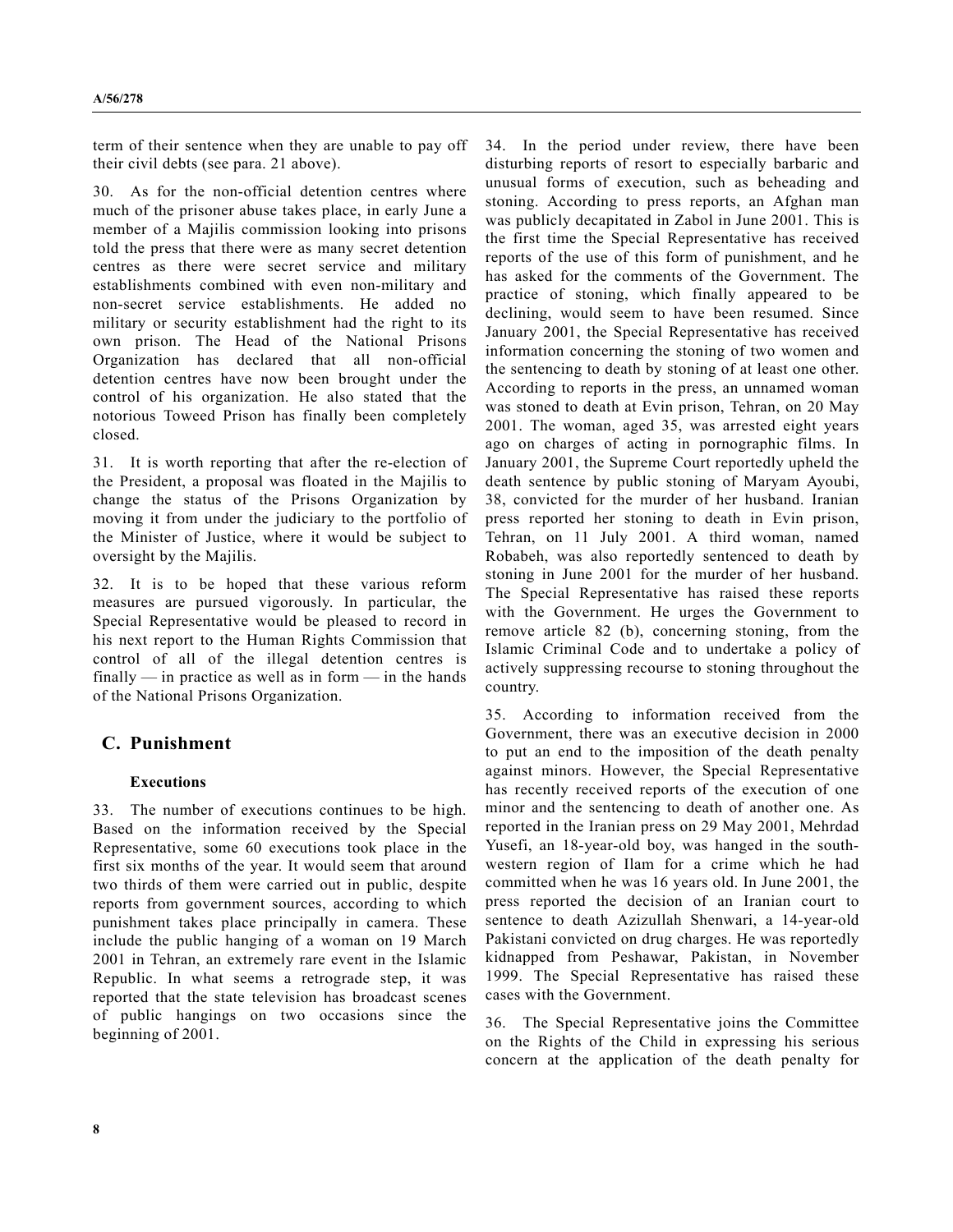crimes committed by persons under 18 and in emphasizing that such a penalty is incompatible with the Convention to which the Islamic Republic is a party (CRC/C/15/Add.123, para. 29). The Special Representative also notes that the Commission on Human Rights, in resolution 2001/65, called upon States that have not yet abolished the death penalty "to comply with their obligations as assumed under relevant provisions of international human rights instruments, including in particular articles 6 and 14 of the International Covenant on Civil and Political Rights and article 37 of the Convention on the Rights of the Child". The Special Representative urges the Government to comply in full with the abovementioned Commission resolution.

37. The Iranian Government has repeatedly stated that a large number of the executions are carried out in the course of its fight against drugs. According to press reports, the head of the judiciary has stated that there are 800 drug traffickers on death row. While acknowledging the magnitude of the challenge faced by the Government and described in his last report to the Commission, the Special Representative reiterates his request for more precise information on the protection of human rights within the Islamic Republic's drug interdiction programmes.

38. The Special Representative wishes to reiterate that the statistics mentioned above are drawn from press accounts, with all of the margin of error that that implies. He calls upon the Government once again to make official figures publicly available.

### **Torture and other cruel, inhuman or degrading treatment or punishment**

39. The Special Representative continues to receive reports of torture in the legal system, particularly in pre-trial detention. The Special Representative reiterates his call last year for full compliance with Commission on Human Rights resolution 2000/43 in which, among many provisions, the Commission calls upon all Governments to implement fully the prohibition of torture, to address the need for investigation and documentation as set out in the principles annexed to the resolution, and to address the issue of impunity for those responsible.

40. There continue to be reports of amputations and public floggings. Once more, the Special Representative recommends that the Government of the Islamic Republic commit itself to the abolition of this form of punishment.

## **V. Status of intellectuals and of political, student and religious dissidents**

41. Openly expressed dissent continues to grow, and increasing numbers of dissenters are finding themselves in jail. In June, it was estimated that 50-60 reformist journalists, political and student activists, dissident clerics, and veteran religious nationalists were detained at Evin prison north of Tehran and that the famous institution was once again becoming a focus of political life. One judge attempted the timehonoured manoeuvre of barring the publication of letters or messages from prisoners that had not been vetted by prison authorities.

42. For those who are released on pre-trial bail, the problem is different. The Special Representative is told that the bail is often set so high as to be inaccessible to retirees and others living on modest means.

43. It would appear that in political cases the pre-trial enquiry stage is often the harshest. The public statements of released detainees speak of being confined to small cells, interrogated in blind-folds, subjected to various kinds of psychological and physical pressure to cooperate and, according to one group of recent reports, probably subject to some form of drug treatment to induce passivity and cooperation in front of the interrogators. Several improbable "confessions" were released by the judicial authorities, including those of veteran journalist Ezzatollah Sahabi and student leader Ali Afshari. Once convicted, the conditions of some seem to improve substantially but not for others, such as Akbar Ganji, who as of the middle of June had spent 105 days of his 15 months in jail in solitary confinement.

### **A. Student unrest**

44. Campus political activism continued to grow in the months leading up to the June presidential elections. Some observers described the tone as increasingly one of anger and despondency which led to rallies protesting the treatment of detained students, support for dissident clerics such as Ayatollah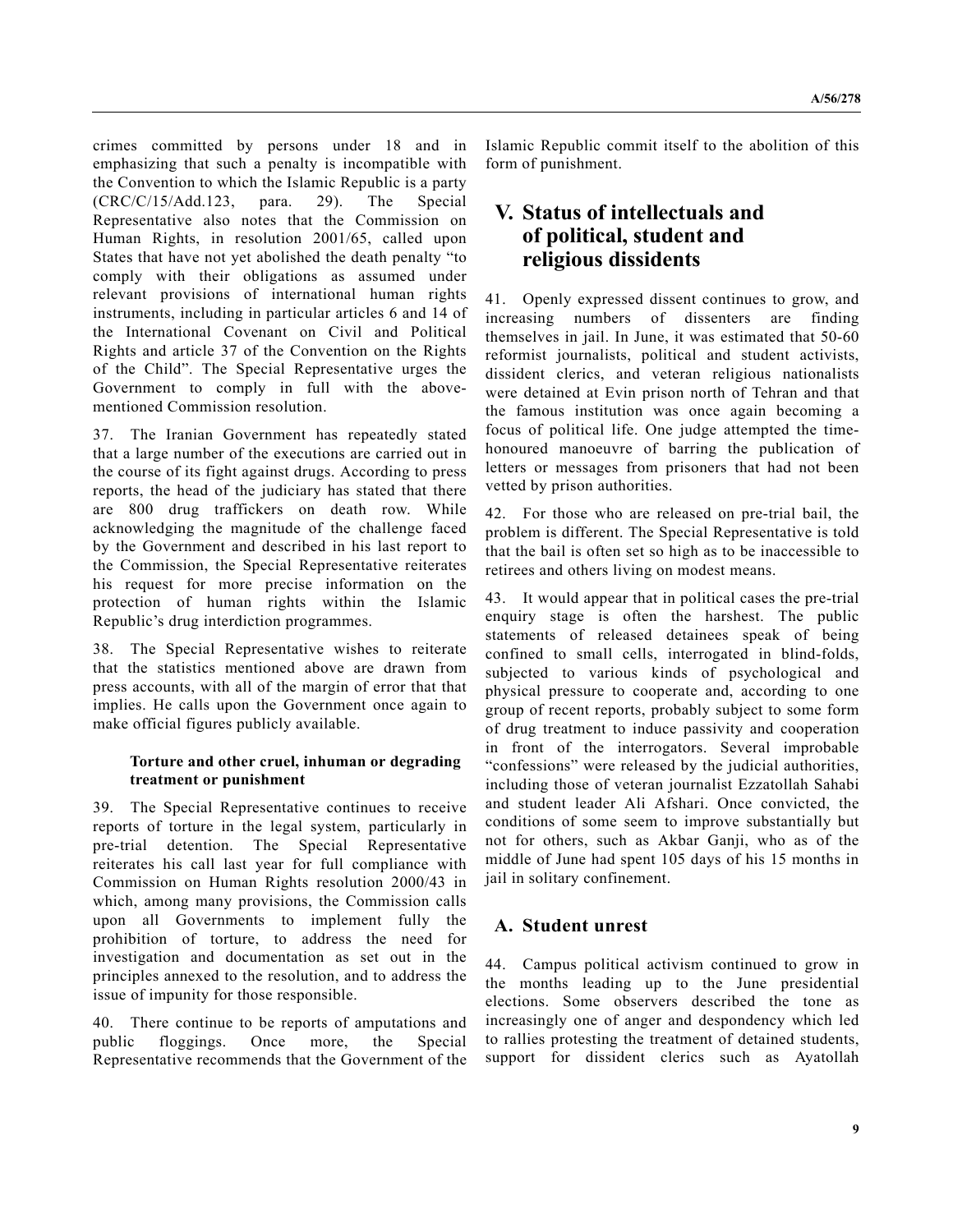Montezari, and open criticism of the political establishment, including both the Supreme Leader and the president. Groups of hooligans, including, in particular, the Ansar-i-Hezbullah, often confronted such student rallies.

45. In May, Ali Afshari, a leading dissident student leader held in solitary confinement for five months, reportedly confessed to being involved in what was described as activities "to overthrow the system by peaceful means". As of mid June it was reported that up to 20 students were being detained. A number of them were convicted for their participation in the student demonstrations in July 1999. It should be observed that the perpetrators of the raid on the University of Tehran which triggered the student protests have apparently been released, without conviction, after secret hearings because, in the surprising words of the judge, "there were no private plaintiffs involved" (see A/54/365, paras. 16-20 and annex I).

46. In early July student protest rallies on and off the campus of the University of Tehran marked the second anniversary of the 1999 student demonstrations in Tehran and Tabriz. An unconfirmed number of persons was detained in connection with the rally outside the campus.

47. In April 2001, a provincial court in Khorrambad convicted 121 persons, mainly students, but including a deputy governor of the province, of participating in "riots" there in August 2000. The unrest grew out of attacks by hooligans on a national meeting of Iranian students and the blockading of the meeting's invited speakers. As seems to be the pattern in such cases, the hooligans themselves are not charged, let alone convicted (see E/CN.4/2001/39, paras. 20-22).

## **B. The serial murders**

48. These grisly events in late 1998 and early 1999 created significant concern and anger in the Islamic Republic (see, most recently, E/CN.4/2001/39, paras. 82-87). The closed military court trial of the alleged perpetrators, said to be renegade officers of the security agency, convicted 15 persons in January 2001, with three sentenced to death and 12 to imprisonment. There has remained widespread criticism by the families and others that those higher-ups involved in varying degrees in the murders have remained unidentified and uncharged. After the conviction of the 15, the families of the victims declared that they disagreed with the verdicts, including both capital punishment and incarceration, as they did not want "a vendetta". The families had boycotted the trial in protest against its closed nature and the removal of key evidence from the court files. The lawyer of the families was briefly detained in December 2000 for comments implying that the serial killings were part of a campaign by death squads aimed at silencing the opposition.

49. Despite the closed nature of the trial, some observers found the 17-page judgement revealing. According to one, what comes across, on the one hand, is a total disregard for human life and, on the other, a complicity in murder justified by the orders of a superior in a long chain that many say has not been followed to the end. In the words of another, the group came across as "a structured death machine". According to the judge, there was a hit list of 40-45 targets. He also recorded that some of the defendants, including the most senior, attempted to place the blame on their minister, an allegation the judge dismissed for lack of evidence and the minister's declaration of innocence under oath.

50. The Special Representative, for his part, doubts that the full truth in this matter has yet come out. He notes the continuing rumours that there were in fact more than 80 murders and disappearances stretching over a 10-year period that were likely part of a wider campaign to silence dissent. He notes that leading figures in the Majilis have called for a special parliamentary commission on the grounds that the trial did not reveal the real motives behind the killings or whether more senior figures were involved.

## **C. Religious dissidents**

51. Perhaps, the most visible religious figure in jail is Hassan Yousefi-Eshkevari, who, in a trial related to his participation in a meeting in Berlin in the spring of 2000, was convicted of apostasy, "waging war on God" and "corruption on earth". He was reported at first to have been sentenced to death but that was later overturned. On 20 June his son wrote to the Special Clerical Court to ask that a medical team approved by the Court examine his father, who is severely diabetic. The Court reportedly rejected the request. Also in June his son was quoted as saying that he had not heard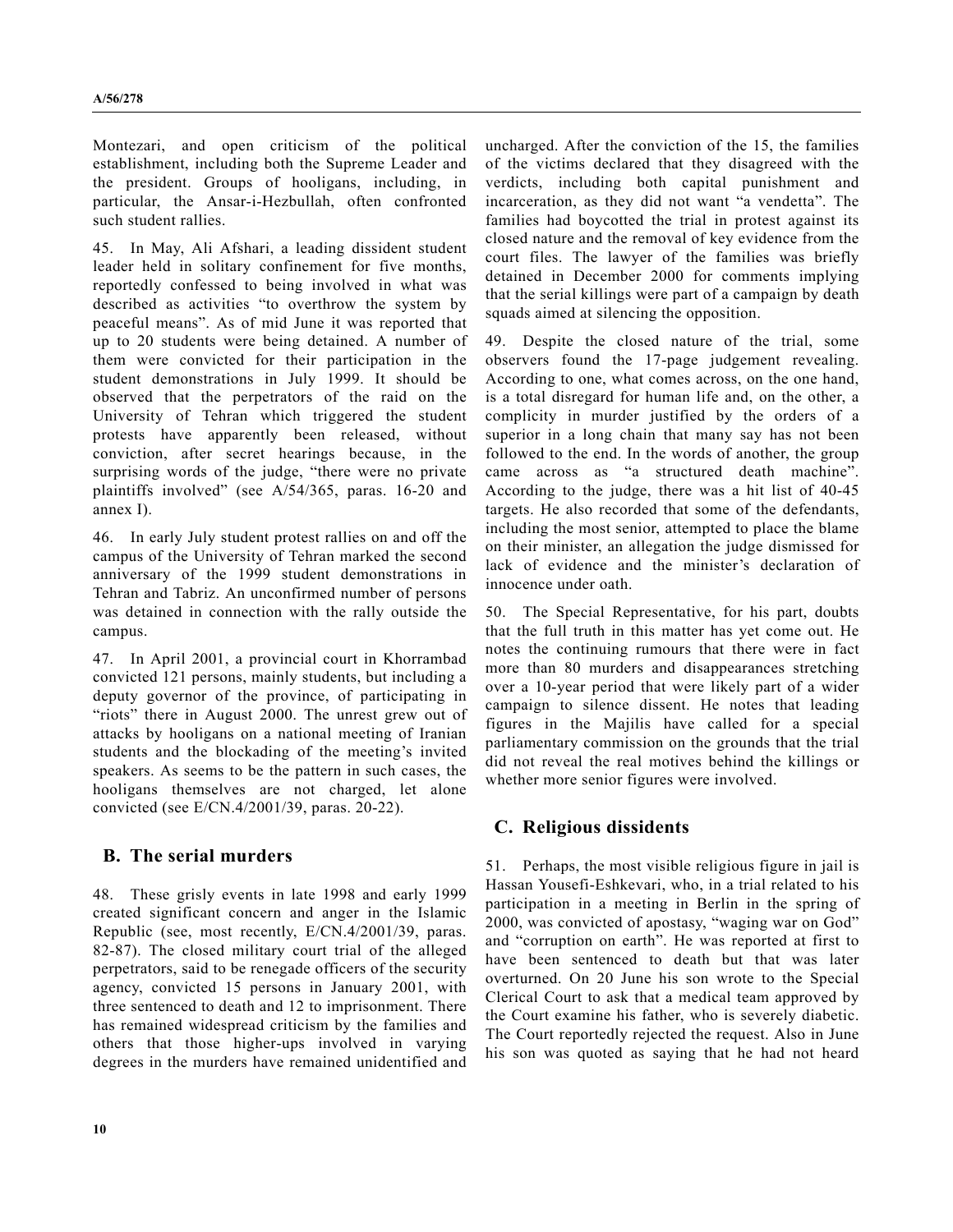from his father for nearly 70 days, since he was moved to Prison 59.

52. According to press reports, religious figures brought before the Special Clerical Court during the period under review include the son-in-law and two associates of Ayotollah Hossein-Ali Montazeri, the most prominent religious dissident who, notwithstanding being under house arrest, managed to make public his memoirs in December 2000. One of Montazeri's sons is reportedly already in prison, in connection with the distribution of what is said to be an embarrassing report on the case of the serial murders (see paras. 48-50 above).

### **D. Berlin conference trial**

53. The origin of this trial was set out in the Special Representative's last report to the Commission (E/CN.4/2001/39, paras. 88-94). The denouement dragged on during the period under review. It would appear that some of those charged have been in detention for months, while others were released on bail. The Special Representative was informed in April by a senior Iranian judge that none of the persons charged was being tried merely for attending the conference but rather on other, pending charges.

54. In a written official communication in April, the Special Representative was informed that 17 of the Iranian participants in the conference had been summoned to court. Eleven were convicted and six acquitted. Seven of the convicted were released on bail while their appeal was being heard. The four others were imprisoned for charges other than participation in the Berlin conference.

55. A list of those convicted and the correspondence exchanged by the Special Representative and the Government of the Islamic Republic on this subject is attached as annex II. One of the most distinguished of the detainees was probably Ezzatollah Sahabi, a journalist, a long-time opponent of the Shah's regime and a former member of the Majilis with links to the Freedom Movement. Sahabi, 75 years old, was for an extended period apparently in solitary confinement in an unknown place. According to press reports, he was charged a second time in December for making insulting comments about the Supreme Leader. In January he was sentenced to  $4\frac{1}{2}$  years in prison for

participating in the Berlin conference. His family fears for his health.

56. The Special Representative has recently been assured by a senior judiciary official that legal action is under way to vacate all the convictions concerning participation in the Berlin conference.

57. The Special Representative shares the opinion that the charges against these persons were transparently political and that the conditions of their pre-trial detention as well as the closed trials themselves were a violation of international standards.

### **E. Detention of religious/nationalist activists**

58. Another politically oriented legal process began this spring, with the detention of the followers of what has been generally described as "a religious/nationalist alliance of intellectuals advocating political pluralism". Some were connected with the Freedom Movement, the unregistered but long-tolerated organization founded by the first post-revolution Prime Minister, and some were Muslim reformers of long-standing, active in the struggle against the Shah.

59. On 11 March 2001, the Revolutionary Court ordered the detention of 21 individuals associated with the group, 11 of whom were later released. One month later, on 7 April 2001, the same court ordered the nationwide arrest of 42 more members. In mid April a court statement declared that "the mission of some of the detainees was to weaken the faith of students and youth in religion and Islamic principles". The court later said that the dissidents "aimed to set up a westernstyle government and, to achieve this sinister goal, they were considering active resistance and eventually armed resistance".

60. The Special Representative understands that some of the detainees were apparently released on bail, with a remaining majority still being held in "temporary" solitary confinement in Revolutionary Guards barracks. The families of the detainees repeatedly complained to the authorities about ill-treatment from Revolutionary Court employees. Specifically they have asserted that:

(a) Contrary to articles 20, 22, 32 and 37 of the Constitution, as well as article 22 of the Penal Code, no concrete evidence has been presented in support of the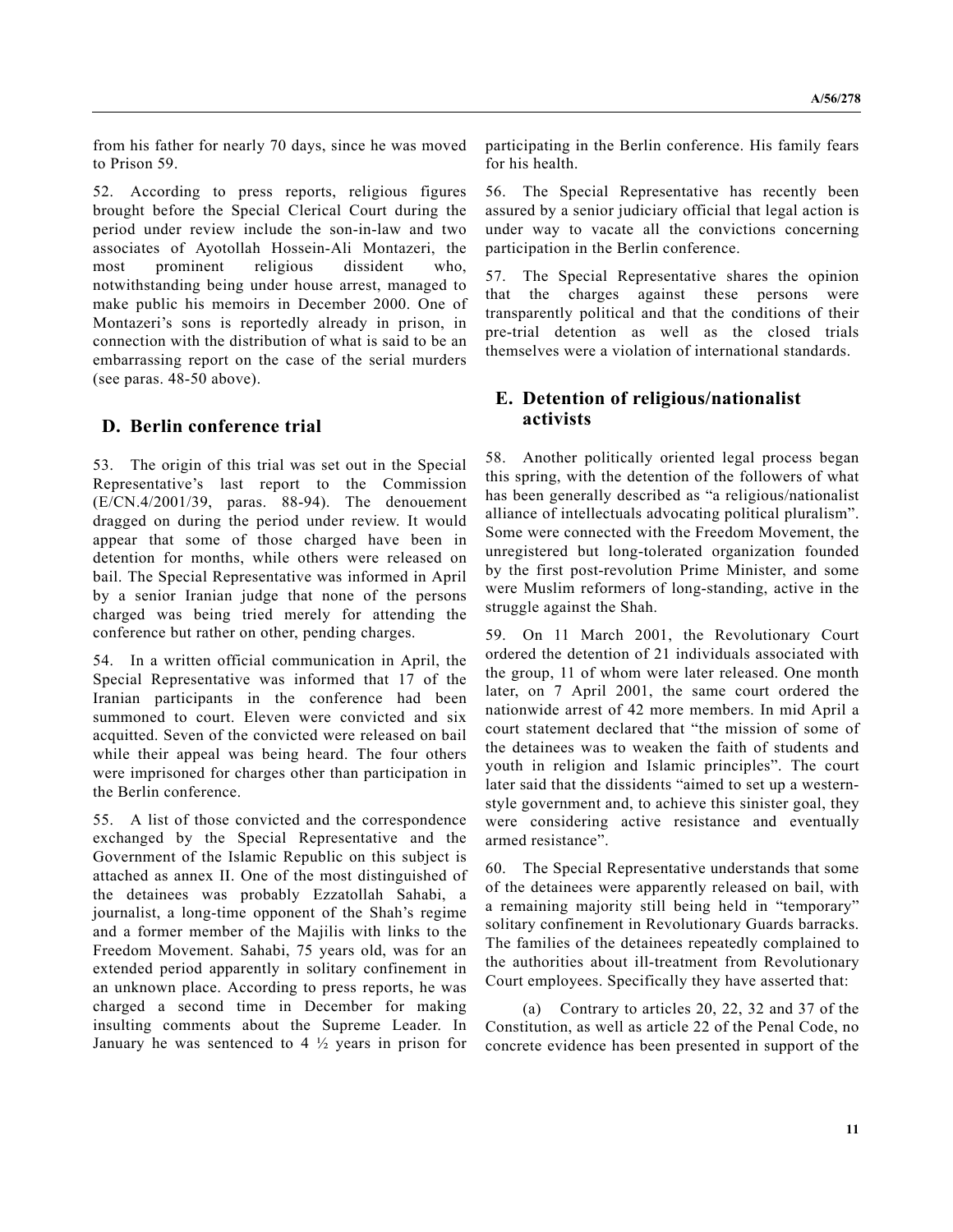charges brought against them. Furthermore their files have not been put at the disposal of their lawyers;

(b) Temporary detention orders have been issued against them, with total disregard for articles 32, 35 and 37 of the Constitution which clearly limit the cases in which judges can resort to this measure;

(c) Contrary to article 38 of the Constitution, which protects prisoners against torture and the forcing of testimonies or confessions, they have been held in continued incommunicado detention in unknown locations and have been exposed to physiological and physical pressure, including drugs, to extract "confessions";

(d) They have been denied the right to legal counsel, including during and after prolonged interrogations;

(e) Some have been in incommunicado detention in unknown locations;

(f) Some have been subjected to the use of physiological and physical pressure, including drugs to extract "confessions", as well as the disregard of detainee's personal medical regimes;

(g) There have been threats and pressure brought on political prisoners' families to remain silent.

61. One of those freed on bail, an 84-year old former minister of justice, told the press that the guards took away his glasses and blindfolded him when he went to the shower. He declared that there was no evidence that anyone connected with the Freedom Movement had done "anything that might be interpreted as an attempt to overthrow the regime". His family posted their house ownership documents as collateral for his release.

62. In May, a friend of one of the detained dissidents told the press his friend had been told he had been charged with waging war against God, an offence that, as noted above, can attract the death sentence. In early June, a member of the Majilis Commission looking into the prisons objected to the detention of the religious/nationalist group of activists, saying, "the Guards Corps Protection of Information Unit and Dejban 66 (the military police) cannot legally detain civilians".

63. At the time of writing the present report, the Special Representative had been informed by the Iranian authorities that all detainees were about to be released on bail. According to the same sources, the court processes of Mr. Sahabi, Mr. Ahmadzadeh and Mr. Peyman were going to be expedited, to take into account their age.

64. Annex II contains a list of the religious/nationalist activists who remain in prison at the time of writing, according to the information received by the Special Representative.

## **VI. Democratic governance**

65. In a speech in late June, the President declared, "The basic right of people in today's world mainly means the right of people to have control over their own destiny. A popular system is a system that recognizes this right and devises its laws, rules and regulations on this basis. On the whole, when one is talking about the basic rights of the people, one means their rights vis-à-vis the state, which enjoys great authority in society. When we say people have rights, it means that the authority of the state stems from the will of the people and that this authority will be supervised by the people, and that the state, including all its components, is answerable to the people regardless of where the foundation and essence of the legitimacy of this power lies."

66. In the spring of 2001, the judiciary began to challenge the authority of the Majilis, notably their efforts to open an enquiry under article 90 of the Constitution, into complaints received by the Majilis into the conduct of the judiciary, particularly in high profile political cases. Senior members of the judiciary reacted angrily, arguing the independence of their branch of government. The judiciary also began to call to account individual reformist members of the Majilis as well as such figures as the Governor of Kurdistan, the latter on charges of defaming the Guardian Council by criticizing its annulment of the results in 17 constituencies in the 2000 Majilis elections. In June, two members of the Majilis were sent to jail. One was sentenced to 12 months for "making an inciting speech" at a student conference in August 2000 and the other to 13 months for "slandering the judiciary" in a speech in the Majilis. The member's claim to privilege was rejected.

67. At the same time, the Supreme Leader came to the support of the judiciary in its efforts to resist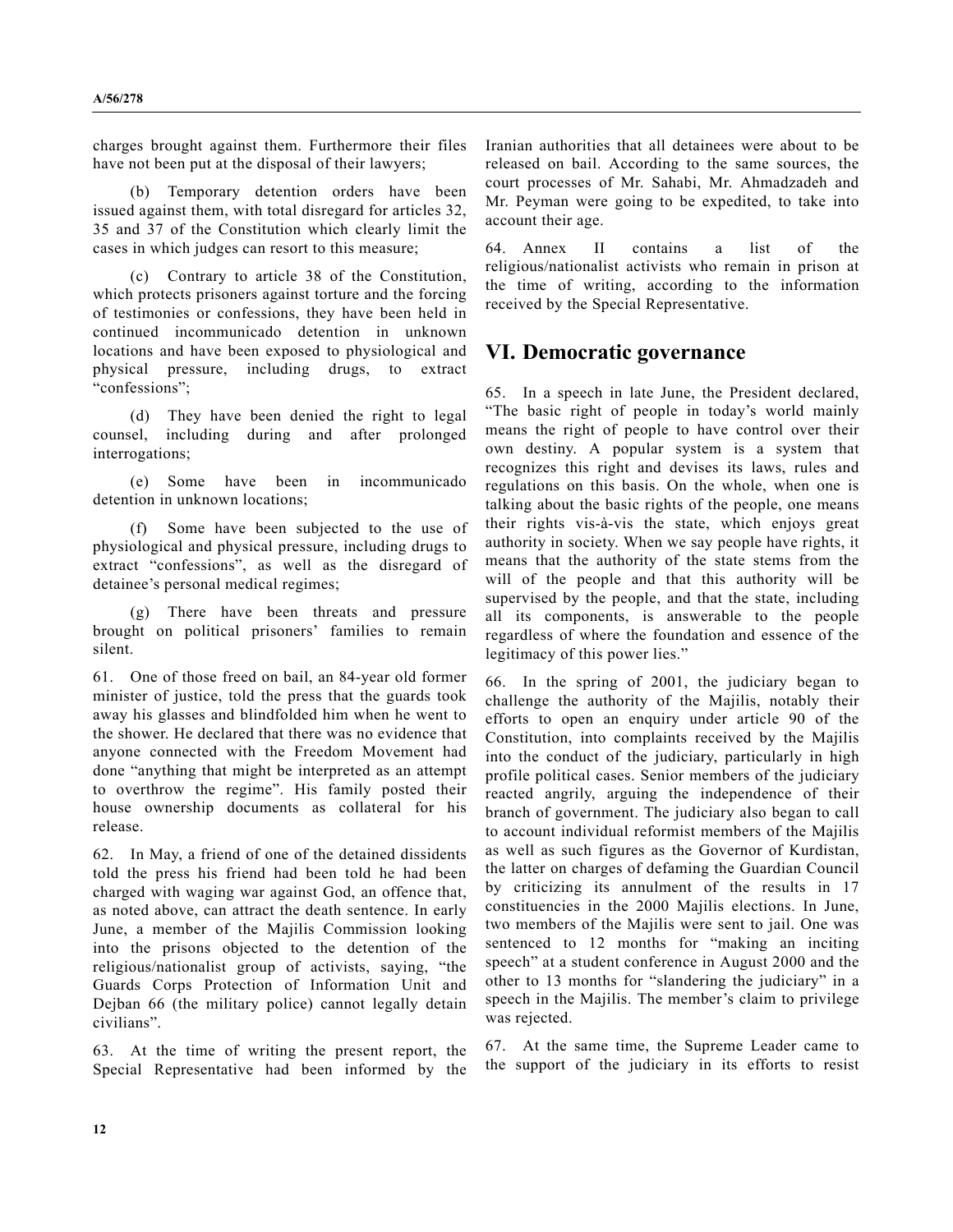oversight by the Majilis. The Leader declared, "Support for a person charged by the judiciary is an affront to the law, and is in itself an offence." Meanwhile, the Majilis Enquiry Commission decided to report to the Majilis the judiciary's failure to cooperate in its enquiry into the complaints received from the public. In the Special Representative's view it is one thing to say that the judiciary must be independent but quite another to say that it is beyond reproach. In early July the Special Representative was informed that there had been established a joint Majilis/Judiciary Liaison Committee and that it was working to create a smoother relationship.

68. For some time the pressure has been building for a law on political offences, largely in response to the treatment of intellectuals and political dissidents in the courts. Such a bill would implement a neglected provision of the Constitution. The Majilis proponents of such a bill argued that it would contribute to "the stabilization of the political system", "pave the way for the rule of law, leading political movements towards peaceful activities", "institutionalize political pluralism", and "treat persons with moral and honourable motives" in a manner distinct from other offenders. The bill that came out of the Majilis this spring, in addition to defining the term "political offence", required such charges to be heard by juries in open, civil courts — i.e., not special courts such as the Revolutionary Court and the Special Clerical Court limited pre trial detention to 15 days, and declared the right of the accused to have a lawyer present during the pre-trial enquiry phase. In combating human rights offences in the political sphere, it would be difficult to point to a more important and urgent initiative than this. In late June, the Guardian Council rejected the bill as "unconstitutional and contrary to religion".

69. The role of the Guardian Council in vetting candidates for elected office came in for sustained criticism this year in the context of the presidential election and the related Majilis by-elections. The Constitution gives the Council "the responsibility of supervising the elections". The Council has, in the words of its critics, exercised "approbatory supervision", rather than "advisory supervision" in order to weed out would-be candidates who do not meet its own standards. The Council does not give reasons for rejecting specific candidates but, according to the press, has made it known that the rejections were for drug and alcohol trafficking, connections with the

banned Mujahedin Khalg organization or the monarchy, and graft of various kinds. The rejection of prominent reformist figures, such as the one who had been in the Islamic Revolutionary Guards Corps, the Majilis and the Tehran Municipal Council, served to heighten cynicism over the process.

70. The Interior Minister denounced the "unprincipled disqualification" of candidates. His ministry had disqualified only 34 of the candidates running in the by-elections while the Council disqualified about 100, or more than a quarter of the total. The critics, including some religious figures, refer to the writings of those involved in the drafting of the Constitution to argue that there is no evidence that the vetting of candidates for political office was in the minds of the drafters. Others argue that it is up to the Majilis to pass legislation defining the basic qualifications to stand for political office.

71. The re-election of the President in June 2001 turned out to be something of an anti-climax. He received a higher percentage of a lower turnout than in 1997. He immediately reaffirmed his commitment as his first priority "to foster democracy which as a precondition, requires freedom of speech, criticism and even protest within the law".

## **VII. Status of minorities**

## **A. Religious minorities**

72. The Special Representative has discussed the status of religious minorities in earlier reports. At this time he wishes to mention a government initiative to form, by presidential decree, the National Committee for the Promotion of the Rights of Religious Minorities. According to government sources, the Committee is to review the problems that religious minorities face and recommend corrective policies. It is reported that representation of the minorities in the work of the Committee "has been ensured".

73. In the present report, the Special Representative will focus on the Sunnis, Baha'is, Jews and Zoroastrians, leaving the Christian community for the next report. At that time he will also address the problem of Diyah, or "blood money", which, as the law stands, discriminates against both women and non-Muslims.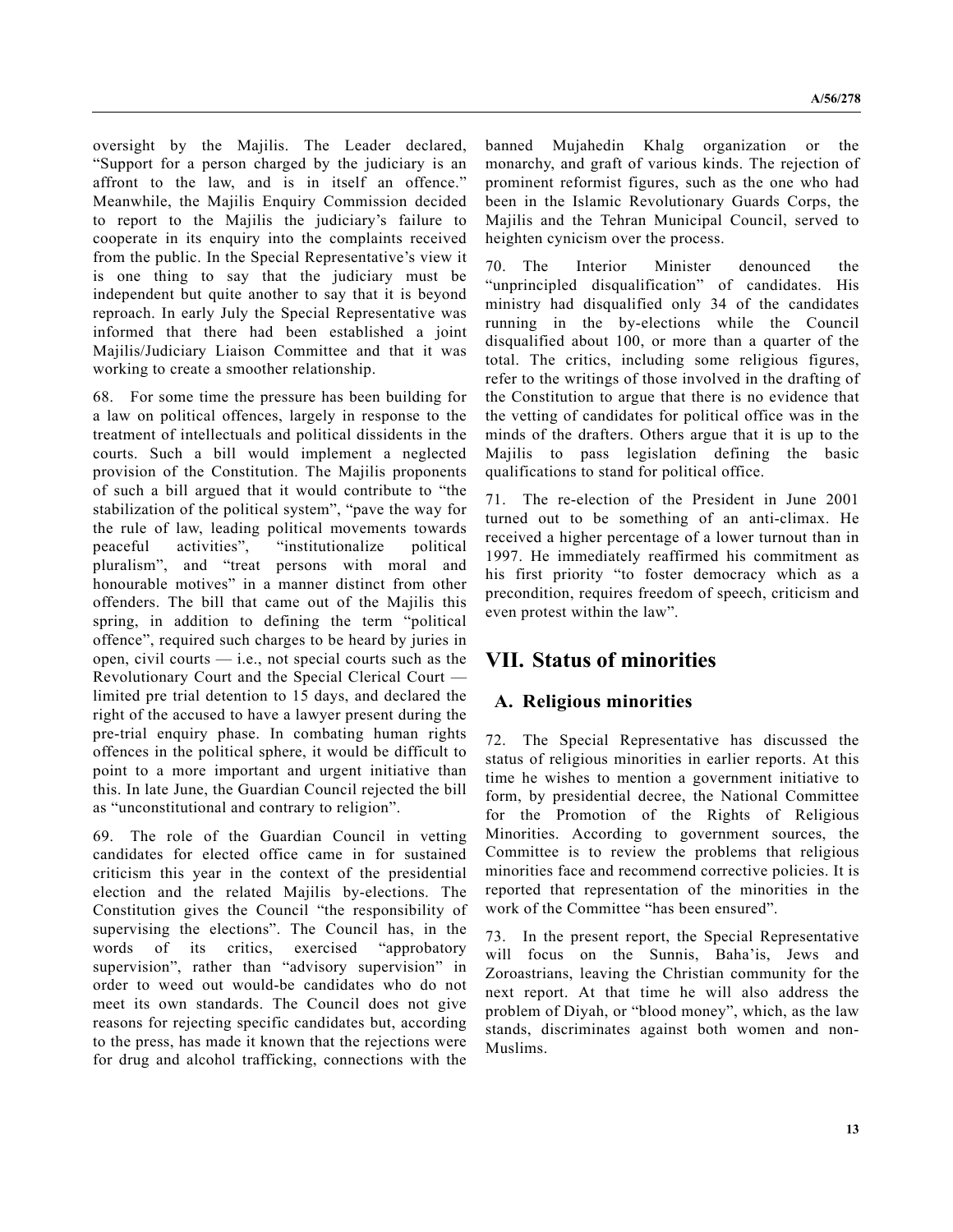### **Sunnis**

74. The Government has been reluctant to recognize the Sunnis as a distinct minority, but it is clear that they face various forms of discrimination, particularly where they are also ethnic minorities. For example, for years, Sunni Kurds have complained of noncooperation from officials in terms of permits for building or renovating their mosques. However, it was recently reported that the harassment of Kurdish Sunni clerics by the Special Clerical Court had ended.

75. In April, the press reported that some 30 Iranian parliamentarians had noted their dissatisfaction with the Ministries of Education and of Foreign Affairs for failing to provide employment opportunities for Sunnis. A request from a Kurdish member of the Majilis to the President to appoint an adviser on Sunni affairs was turned aside. Finally, there is the longstanding request of the Sunnis for permission to build a mosque in Tehran.

#### **Baha'is**

76. Concern about the human rights situation of the Baha'is remains on the agenda of the Special Representative. Despite some promising reports, the Special Representative understands that the Baha'i community continues to experience discrimination in the areas of, inter alia, education, employment, travel, housing and the enjoyment of cultural activities. Baha'is are still, in effect, prevented from participating in religious gatherings or educational activities.

77. Baha'i property continues to be subject to confiscation. The Special Representative has received reports of such properties being confiscated in Kata, Buyr-Ahmand, where a number of Baha'i families were reportedly forced to leave their homes and farmlands in the first months of 2001. According to information received, in 2000, four buildings were confiscated in Tehran, three in Shiraz and one in Isfahan. It is also reported that the issuance of business licences to Baha'is has been delayed and that some stores and business owned by Baha'is have been closed.

78. The Special Representative wishes to reiterate his appeal to the Government of the Islamic Republic to implement his outstanding recommendations (A/53/423, para. 45), as well as those of the Special Rapporteur on religious intolerance (E/CN.4/1996/95/Add.2). In particular and, as a step that would go a long way in confirming the Government's commitment to the

"rights of citizenship", the Special Representative urges the Government:

(a) To allow Baha'is places to bury and honour their dead.

The Baha'i cemeteries seized shortly after the 1979 revolution have not been returned. In 2000, a piece of land officially used by the Baha'i as a cemetery in the city of Abadeh was reportedly bulldozed;

In his most recent report to the Commission, the Special Representative reported information received from government sources that the Baha'is would be allowed to re-establish their cemetery in Tehran. Since a complex was built over the old cemetery, the Iranian authorities have already allotted some other land for this purpose;

(b) To guarantee Baha'is freedom of movement.

It is reported that, although consular instructions to Iranian missions abroad have eliminated questions regarding religion on application for the issuance of passports and visas, these instructions are not uniformly implemented. It is also reported that Baha'is in Iran still face difficulties getting a passport;

(c) To guarantee Baha'is access to education.

Baha'is continue to be denied access to higher education in legally recognized public institutions. Recently three classrooms used by the Baha'is for their own educational purposes were seized;

(d) To guarantee Baha'is security of person.

Since his last report, the Special Representative has received information which indicates that the death sentence of Mr. Musa Talibi has been revised to life imprisonment and that Mr. Mansur Haddadan, Mr. Manuchechr Ziyai and Mr. Ziaullah Mizapanah have been released. Seven Baha'is remain imprisoned, and at least two of them, Mr. Bihnam Mithaqi and Mr. Kayvan Khalajabadi, are subject to the death sentence (see annex I). The Special Representative is particularly concerned that the latter two individuals remain on death row five years and a half after he visited them in Evin prison.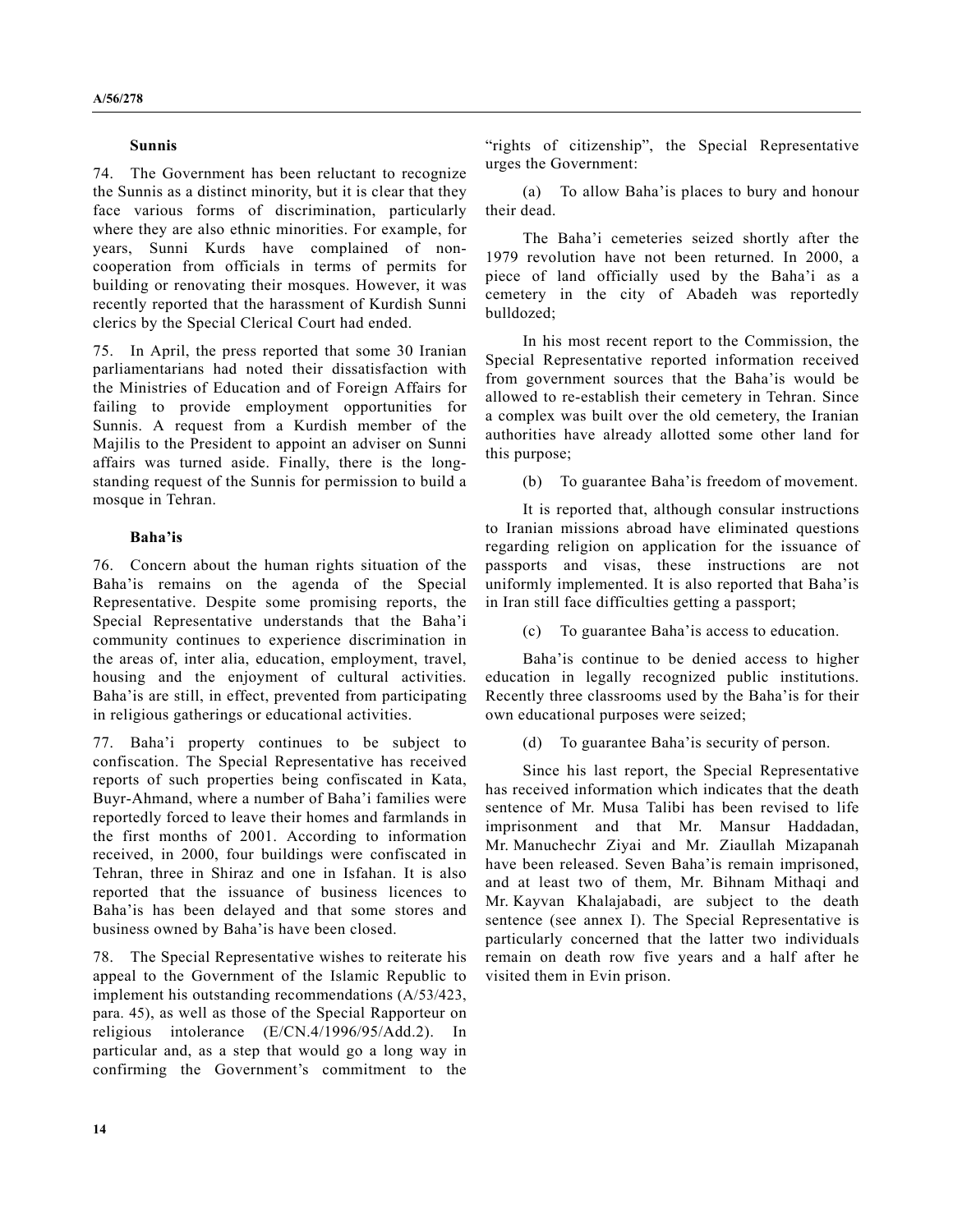#### **Jews**

79. In December the Jewish member of the Majilis spoke up about economic discrimination against the community in terms of government employment, stating "I particularly wish to point out that the marginalization of our educated youth from government services, the blocking of their way for participating in specialization and supra specialization courses and denying them the chance to have access to higher education is against the higher goals of the Islamic Revolution."

#### **Zoroastrians**

80. Zoroastrians have described their community as the "pure" Persians, reflecting the proud heritage they claim. However, they too have complaints. A community leader was recently quoted as saying, "In recent years, no Zoroastrian has been employed by state organizations."

### **B. Ethnic minorities**

#### **Azeris**

81. Azeris are the largest of Iran's ethnic minorities as well perhaps as the most successfully integrated (see A/55/363, paras. 68-70). However, open voices of discontent are now being heard more often. According to press reports from Tabriz, a group of Azeri legislators, academics and intellectuals wrote to the President demanding greater language rights in education and broadcasting. They reminded him of campaign words in which their identity, language and culture were sometimes mocked.

#### **Kurds**

82. There are a number of interesting developments concerning the Kurdish community (see A/55/363, paras.63-67). To begin with, President Khatami appears to be the first non-Kurdish political figure to be popular among the Kurds. He won their votes in overwhelming numbers in the recent election. His appointment of the first Kurd to hold the position of Governor of Kurdistan reinforced his popularity. The Governor appears to have been able to facilitate what one Kurdish editor describes as "a process of reconciliation". It is said to have lead to a greater sense of security. In the words of one Kurdish social worker, "the hatred that divided families is now over. Now

social concerns are paramount." Among other things, Kurdish cultural expression now appears to be encouraged. Kurdish language weeklies and monthlies are on the rise, a programme of government-subsidised Kurdish language classes has begun, and there is the prospect of several hours of daily Kurdish television broadcasting in Sannandaj. The Kurdish community was presumably heartened by the appearance of "Drunken Horses", reportedly the first Kurdish language film. This is of course a good beginning, but it remains to be seen to what extent the Kurdish language will, for example, be allowed in schools.

83. Kurdistan rates as the second poorest province, by almost all indicators. There is talk of stagnation, of job loss and of emigration to other provinces. One Kurdish member of the Majilis has demanded a dialogue with the President regarding the Kurd's cultural, social and economic problems. In December a peaceful demonstration by Kurdish students of the University of Tehran was reportedly broken up by the police, with accompanying arrests and injuries.

84. One of the dividing lines in the Kurdish community is religion. The majority Sunni group has been resentful of the favourable treatment apparently accorded to the minority Shia community, and some of the stronger words by Kurdish members of the Majilis have been in that context.

### **C. A national minorities policy**

85. It is clear that the minority communities feel aggravated in cultural terms and in economic terms. Young members of the communities seem to be resorting more and more to emigration. The estimate carried in an Iranian paper is that some 15,000-20,000 Armenians, of an estimated current population of around 300,000, are emigrating every year. The information brought to the attention of the Special Representative concerning the Zoroastrians and the Jews is equally bleak.

86. In several of his recent reports, the Special Representative has come back to the proposal for a national minorities policy (see A/55/363, paras. 77 and 79 and E/CN.4/2001/39, paras. 80 and 81). The only positive step in this direction that has come to his attention is the establishment of the National Committee for the Promotion of the Rights of Religious Minorities (see para. 72 above). For their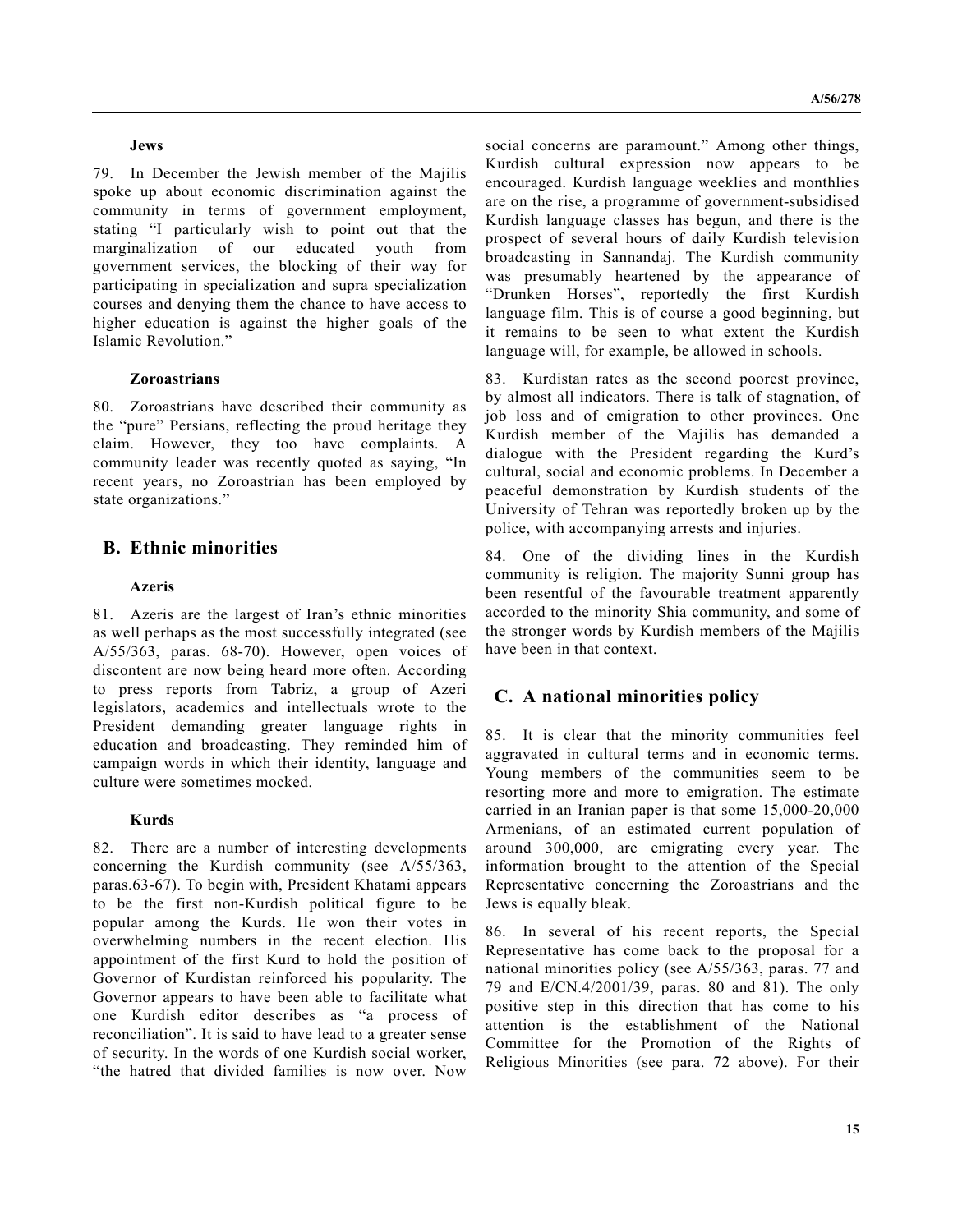part, as described above, minority spokesmen are becoming increasingly outspoken about the perceived discrimination their people face, particularly in the economic field. The Special Representative urges the Government to give the Committee clear instructions as to the inclusion of minority representatives, a threeyear agenda of issues to be addressed, and firm timelines for reporting back to ministers with recommendations.

## **VIII. Economic, social and cultural rights**

### **A. Economic circumstances**

87. Experts both within and outside of the Islamic Republic seem to agree that one of the greatest crises facing the country is the economy. Little has changed in the first four-year term of the President, but the surge in the world price of oil has hidden the depth of the problem by improving some of the key statistics. Underneath, the structural state of the economy, the generally poor level of management, the low level of investment and reinvestment, and a floundering privatization drive have all contributed to the economic and social hardship faced by most of society — that is, primarily those not in a position to benefit from the surge in petro-dollars.

88. The prolonged and widespread drought is also having a staggering impact on the people and the economy.

## **B. Situation of workers**

89. Unrest among Iranian workers has been growing for some time. In the period under review, labour demonstrations seemed to have focused primarily on unpaid wages, sometimes for over 12 months. The press carried stories of unrest in Tehran, Isfahan, Khorramabad and elsewhere. The closing of one textile mill in Tehran reportedly put 1,700 persons out of work.

90. In early July, the President declared job creation to be "a grave and important task". The Government, he added would launch a plan to revive the textile industry. That will not be an easy task. Since the early 1980s, the sector has been in decline, with imported cloth, mostly smuggled, seen everywhere. For many years overemployment in the sector was supported by state subsidies. Now the drive to privatize has revealed how weak the sector really is. A member of the Majilis who is himself a labour leader told the press in early July that about 1,400 companies, chiefly in the textile sector, are in a critical state and that there are now over 80,000 workers who are not being paid. It is reported that the government-sponsored "House of Workers" has over the past two years increased the amount of its budget distributed to unpaid workers from 30 per cent to 60 per cent.

91. Officially, unemployment stands at 16 per cent of the work force and is fast closing on 6 million people. Two thirds of the population are reported to be under the age of 30.

92. The most frequently mentioned causes of unemployment are corporate mismanagement over the years, the failure of the Government to establish an investor-friendly investment regime, and the 1 millionplus refugees and other foreigners in the work force. Regarding this last argument, the Special Representative acknowledges that the efforts made by the Islamic Republic to host the largest refugee population in the world has strained its resources and created social tension. The Special Representative wishes, however, to note that Afghan refugees are conventionally said mainly to fill jobs that Iranians would prefer not to take. Furthermore, the Special Representative cautions against the use of arguments that would inevitably increase intolerance and exacerbate social tension. There are reports of such tension in the Iranian press, such as one concerning the anti-Afghan rally that took place in Isfahan on 27 June 2001.

93. According to an Islamic Republic News Agency report in late May, a senior official of the State Management and Planning Organization expressed a very optimistic view of the employment prospects, predicting 600,000 new jobs would be created in 2001- 2002, the results of a variety of governmental measures and market mechanisms. He identified particularly the need "to prevent unlicensed aliens from working" (read "Afghan, Iraqi and other refugees") and the improvement of security of investment by enhancing legal, social, economic and political stability and the introduction of an "appropriate" labour law.

94. The existing Iranian Labour Code is sometimes regarded as a tough law which virtually forbids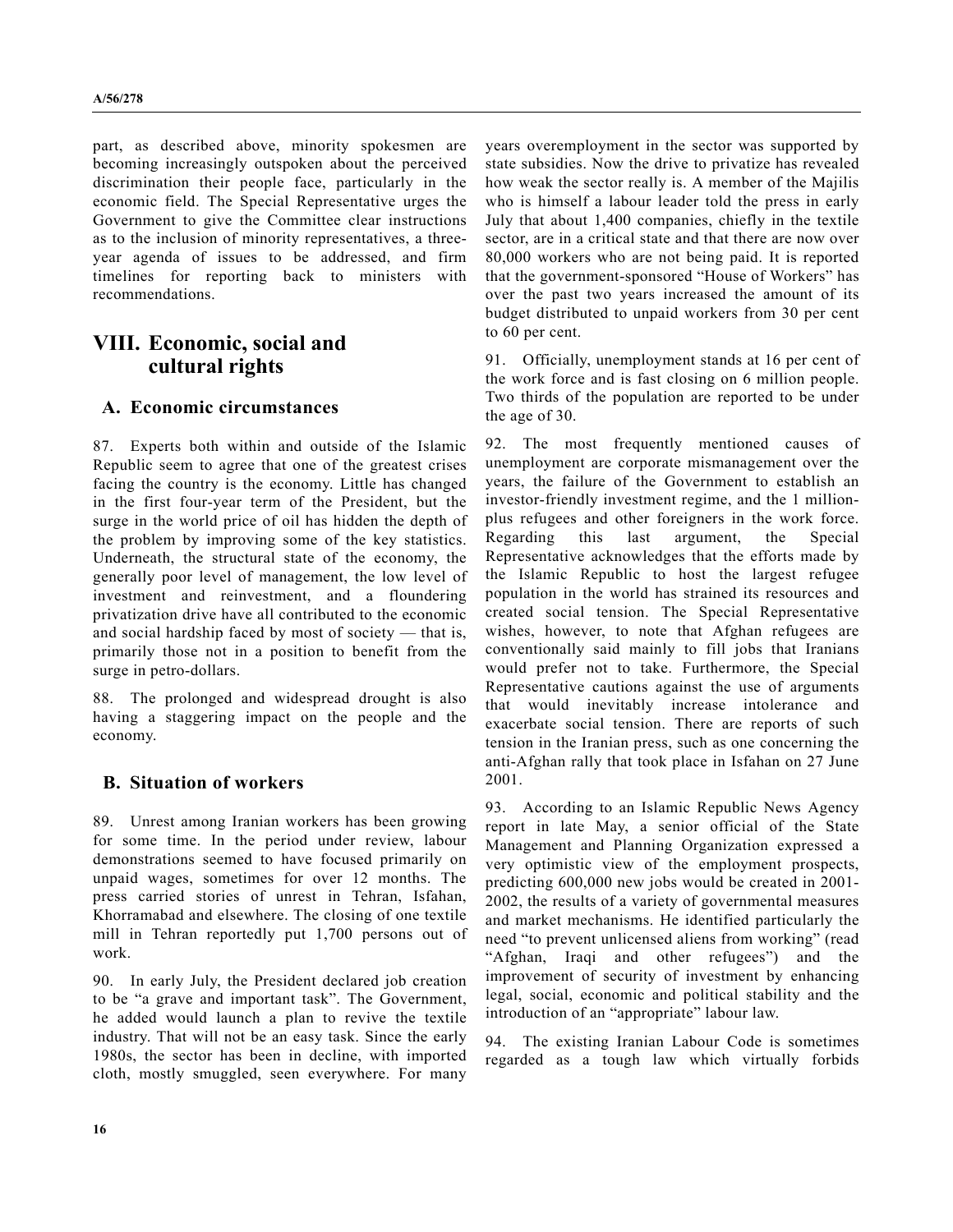dismissals. In fact, according to a 1999 press report, the then chairman of the managing board of the Tehran Islamic Councils Society reported that 400,00 industrial workers were dismissed between 1991 and 1997. Employers had learned to get around the provisions of the Code by such devices as requiring undated registration letters before hiring and hiring under temporary contracts. Further, the Government "makes no serious efforts to enforce [the Code]". He concluded, "Under the present circumstances, workers have no job security."

95. A new labour law is clearly badly needed, one that would balance the need to restructure the economy with the need for reasonable job security. The workers need to be accorded the right to organize and to strike, a demand expressed in the course of a peaceful rally of workers outside the Majilis on May Day. The Special Representative finds it passing strange that the Islamic Republic is not a party to the relevant ILO Convention No. 87, Freedom of Association and the Right to Organize, to which 137 other countries are party. It is to be noted that the same core rights are set out in article 22 of the International Covenant on Civil and Political Rights, to which the Islamic Republic is a party.

## **C. Poverty**

96. Poverty has become an issue that can no longer be ignored. In mid April 2001, after a strenuous debate on the definition of the term, the press reported that, according to the Management and Planning Organization, 40 per cent of Iranians are living in "absolute and relative poverty". The gap between rich and poor is widening.

97. In mid March, the President was reported as declaring, "I know that a considerable proportion of the people are suffering hardship. The food on their table is meagre. They work very hard. They receive little in return. Our weakness, problems and obstacles and the existing pressures, the shortcomings, the shortages, primarily affect that sector of society." The President has expressed recognition that only increased economic activity and in particular economic growth can address this problem.

### **D. Investment stimulation**

98. Much debate swirls around the need for reform and type of reform required to attract foreign and expatiate Iranian investment to the Islamic Republic. The most recent effort by the Majilis to draft a new foreign investment law was rejected by the Guardian Council. However, even if the bill is subsequently accepted, it will not by itself solve the problems plaguing the economy. The President himself has recognized the need to streamline the bureaucratic process involved. Reportedly, private manufacturers are required to pay more than 50 types of taxes. The problems go deeper. A Tehran newspaper recently quoted a member of the Majilis Planning and Budget Committee as saying, "The present predicament of our country is not just reduced to economic problems; it can also be found in the political and social sectors. After all, we cannot fool ourselves. In a country where a minister is beaten up in broad daylight, it is very interesting that we should expect to attract job creating investments."

## **IX. Other important issues**

### **A. National human rights bodies**

99. In December 2000, the Executive Director of the Islamic Human Rights Commission (IHRC), speaking at the University of Shiraz reportedly told students, "If anyone claims that there are no problems with human rights in the country, either he is totally uninformed or else he is chanting slogans."

100. For some years now, the Special Representative has been reporting on the development of IHRC (see, for example, E/CN.4/2001/39, paras. 117-121). Each year, it appears to be making progress in terms of the quantity of communications it receives, the extent of its educational programmes, and the frankness with which it reports on the nature of the human rights problems the Islamic Republic faces from certain government agencies. Its reports could use still further precision with regard to certain statistics it publishes, along with greater definition of the remedies it has helped complainants obtain.

101. The report of the Commission for the period from April to November 2000 continues to cite "incompetent judicial authorities" as the single largest subject of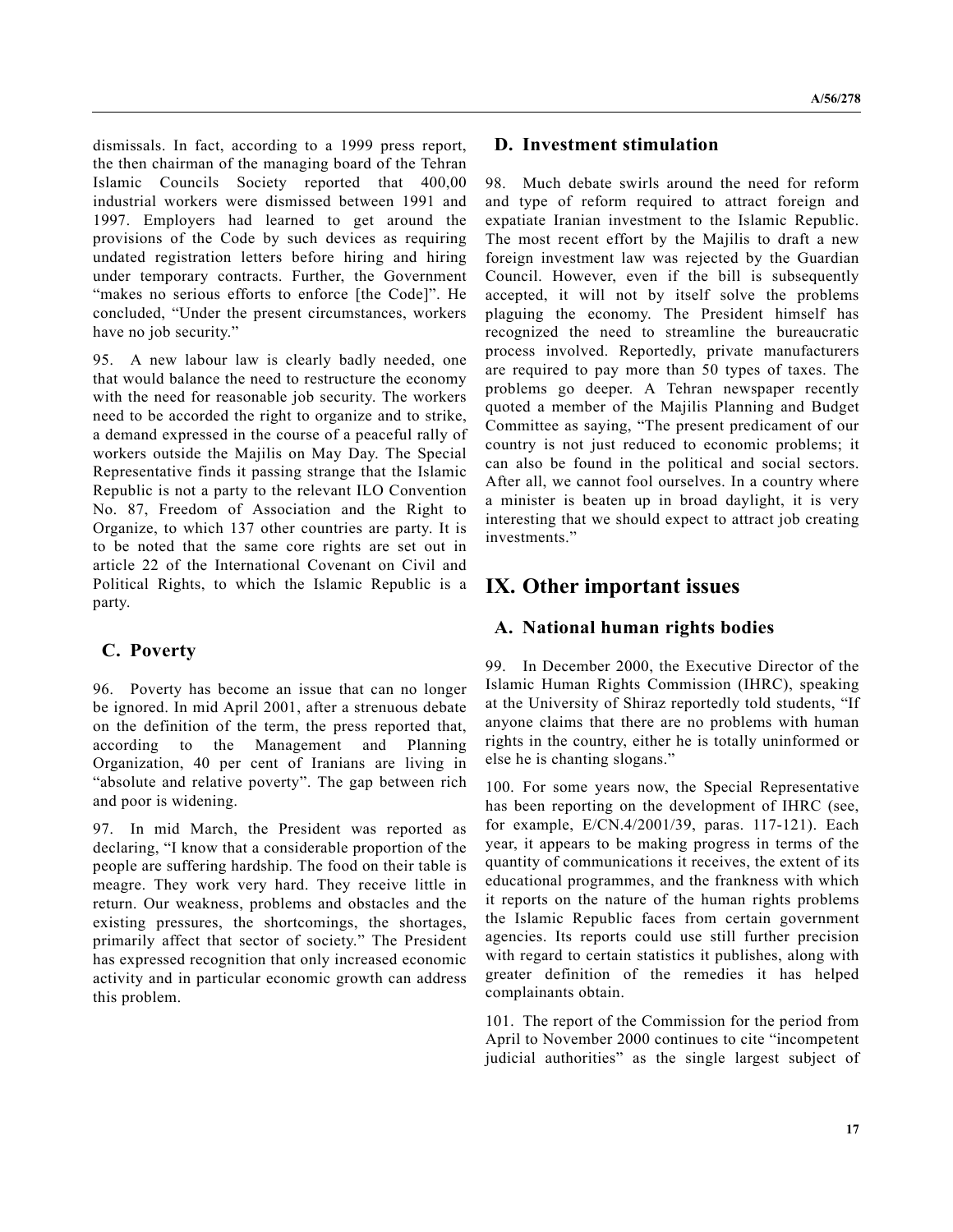complaints received by the Commission. With regard to the non-cooperation of certain government agencies, the Executive Director reportedly told the press that, as to the detained religious/nationalist activists, the judiciary was not even acknowledging the Commission's letters and that the families had no recourse but to appeal to outside human rights bodies.

102. In June it was reported in the press that, following a gap of some years, the Majilis Human Rights Commission was being re-established. The Executive Director of IHRC welcomed the development, as "it is obvious that just one independent organization cannot alone solve all of these problems". The Special Representative also welcomes re-establishment of the Majilis Human Rights Commission and looks forward to following its work.

## **B. Iran in the international human rights system**

103. In recent years Iran has appeared before the Committee on the Elimination of Racial Discrimination and the Committee on the Rights of the Child, in the discharge of its reporting commitments under the International Convention on the Elimination of All Forms of Racial Discrimination and the Convention on the Rights of the Child. The Special Representative referred to the Committee on the Rights of the Child's findings in his most recent report to the Commission on Human Rights and joined the Committee in encouraging the Government to review its broad and imprecise general reservation to the Convention, with the objective of withdrawing it in accordance with the Vienna Declaration and Programme of Action (E/CN.4/2001/39, paras. 108-116).

104. In the period under review, the ILO Committee of Experts, responsible for the examination of the compliance by ILO member States with ILO conventions and recommendations, issued an "individual observation" concerning the Islamic Republic's implementation of Convention No. 111 on Employment Discrimination. There is a long-running dialogue between the ILO and the Iranian Government on equality rights in employment, especially with regard to women, and to recognized as well as unrecognized religious minorities, in particular the Baha'is. Another ILO expert mission is scheduled to visit the Islamic Republic in the fall of 2001.

105. The Special Representative wishes to note with concern that the Iranian authorities did not issue visas for the accredited representatives of the Baha'i International Community to attend the regional meeting for the World Conference against Racism, held in Tehran in February 2001. Such conduct is quite incompatible with the responsibilities of a State hosting a United Nations meeting.

# **X. Conclusions and recommendations**

### **Freedom of expression**

106. The Special Representative's conclusion is that the suppression of much of the press, a major actor in the struggle for better and more caring governance, has had a serious negative impact on the promotion of human rights in the Islamic Republic.

107. The Special Representative's recommendations are that the present arbitrary and punitive measures be abolished in favour of a predictable, jury-driven process with powers limited to recommending suspension for a maximum of six months.

#### **Status of women**

108. The Special Representative's conclusion is that despite the evident desire of the Iranian people to improve the legal status of women, the stalemate between the branches of government on the very limited measures that have so far been proposed must leave the Islamic Republic, as a country, in an extremely embarrassing position.

109. The Special Representative's recommendations are that the various branches of government work out a phased road map for the implementation of the legislative and regulatory changes necessary to give women genuine substantive equality and that the Government embark on a strategically designed public education campaign to reduce society's tolerance of domestic violence against women.

### **Legal subjects**

110. With regard to the reform of the legal process, the Government has identified a significant number of reforms that would, among other things, certainly make the Constitution a more meaningful document. The Special Representative recommends the speedy and complete implementation of most of them.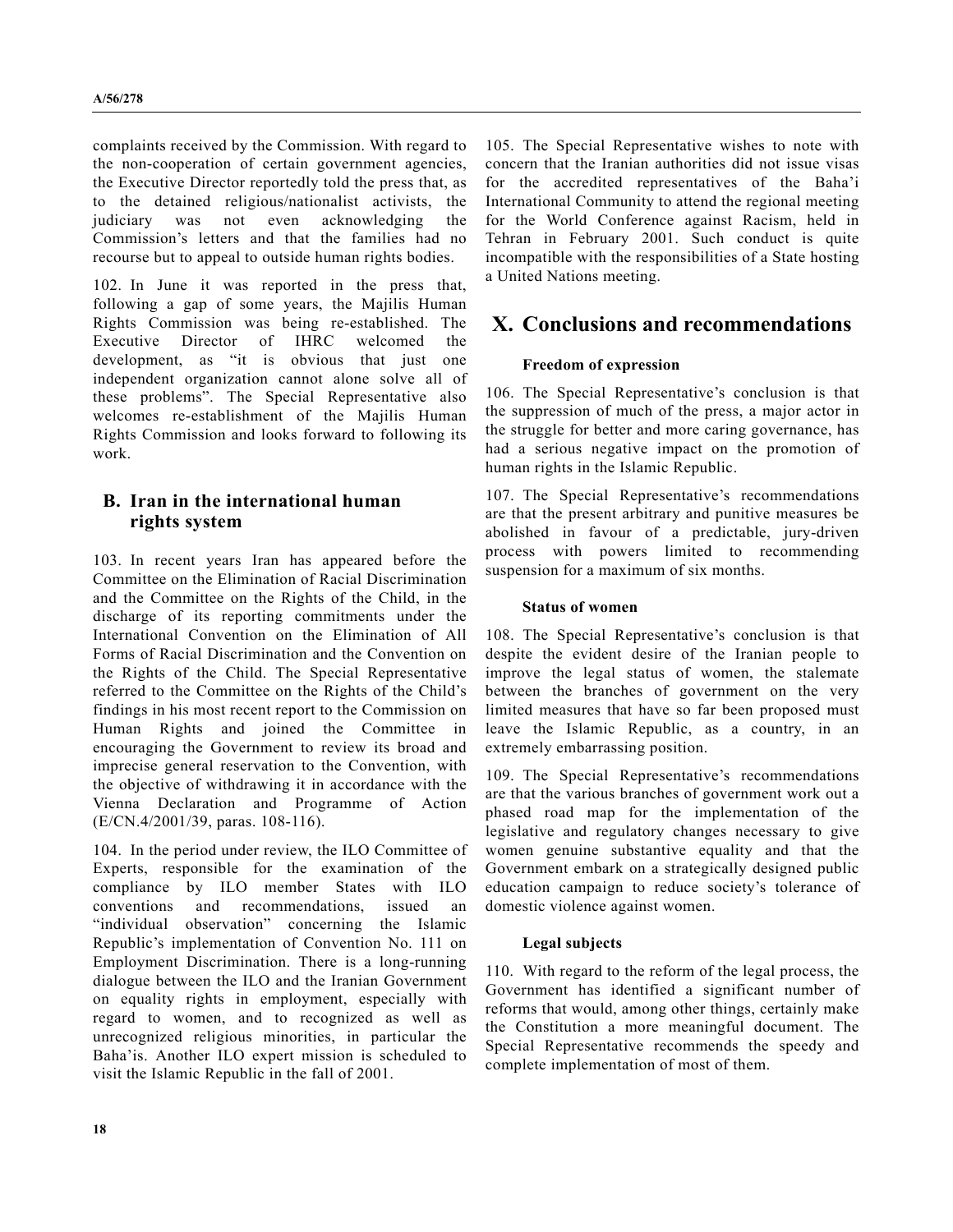111. With regard to the condition of the prisons, the Special Representative notes the continuing overcrowding and the de facto control that a variety of security agencies appear to have over certain prisons. The Special Representative recommends that the several proposals for alleviating overcrowding in prisons be pursued urgently. He also recommends that the daily operations as well as formal control of all prisons in the Islamic Republic be placed under the National Prisons Organization.

112. With regard to punishments, the Special Representative finds that the situation remains bleak. The Islamic Republic is in violation of a number in international standards in terms of the punishments it imposes, some of which can only be characterized as savage. The Special Representative recommends that the Government, at the highest level, decide that reform is necessary and important and that a plan to that end be developed in the course of the current year.

#### **Status of intellectuals and of political, student and religious dissidents**

113. There is a new wave of political prisoners or prisoners of conscience entering Iranian prisons. Openly expressed calls for the reform of the governance system or criticism of, for example, the judiciary can result in charges of acting against national security, even "waging war against God", an offence that can attract the death penalty.

114. The Special Representative considers that the Majilis judged correctly that the first step in addressing the manipulation of the legal system was legislation defining a political offence. The Special Representative deeply regrets the rejection of the bill by the Guardian Council and calls on all branches of government to work for the enactment of such legislation as soon as possible. The Special Representative believes that a second important step is the imposition of stringent discipline upon the judges hearing political cases starting with the full implementation — in the spirit as well as the letter — of the circular letter of the Head of the Judiciary on judicial behaviour.

#### **Democratic governance**

115. The stalemate reached between the branches of government over important policy and legislative decisions has led to a significant degree of paralysis in the implementing of critically needed human rights

improvements in the country. The Special Representative believes the people of the Islamic Republic deserve better.

116. The Special Representative believes that the situation must be resolved in accordance with the President's recent declaration that the basic right of people in today's world means the right of people to have control over their destiny. This points clearly to the need for the elected agencies of government to have precedence in the case of disagreement.

#### **Status of minorities**

117. The Special Representative finds that, notwithstanding the equality provisions of the Constitution, religious and ethnic minorities continue to face varying degrees of official and societal discrimination. In some cases, such as those of the Baha'is, the evangelical Christians and, from time to time, some of the ethnic Sunni communities, the treatment amounts to persecution. For their part, the representatives of some of the minorities are becoming more outspoken, particularly concerning cultural and economic rights.

118. The Special Representative recommends that the Government seriously consider the promulgation of a national minorities policy. In the meantime, there are many small steps that can be taken, including a speeded up implementation of the rights of citizenship concept, to be applied to both ethnic and religious minorities. There needs to be a proactive development policy to include, in particular, those depressed areas of the country in which minority groups are an important component of the population. Government departments need to introduce affirmative action employment policies. There needs to be more enlightened provincial leadership, such as is apparently the case in Kurdistan.

### **Economic, social and cultural rights**

119. The Special Representative finds that the Islamic Republic is facing an economic and social crisis that is causing great hardship for most Iranians. Inflation, unemployment, poverty are some of the problems; growing emigration is one of the symptoms.

120. The Special Representative recommends that a comprehensive economic restructuring plan be developed and that it include privatization as well as the stimulation of foreign and expatriate investment. The deteriorating condition of workers must be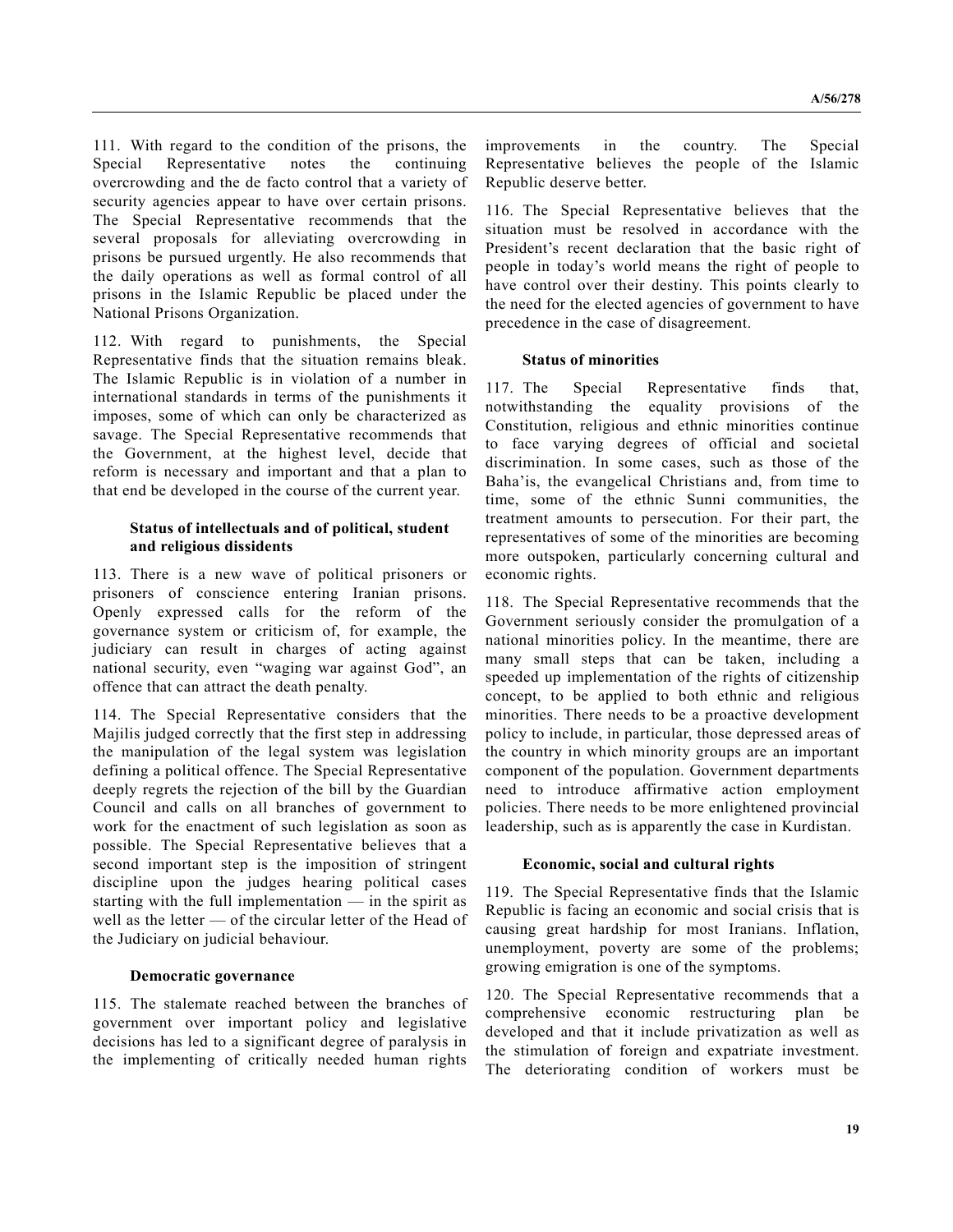addressed with more than words. They should have the right to organize and to strike, as provided in international human rights standards.

121. Finally, the Special Representative has to record once again that he has not been invited to visit the Islamic Republic since February 1996.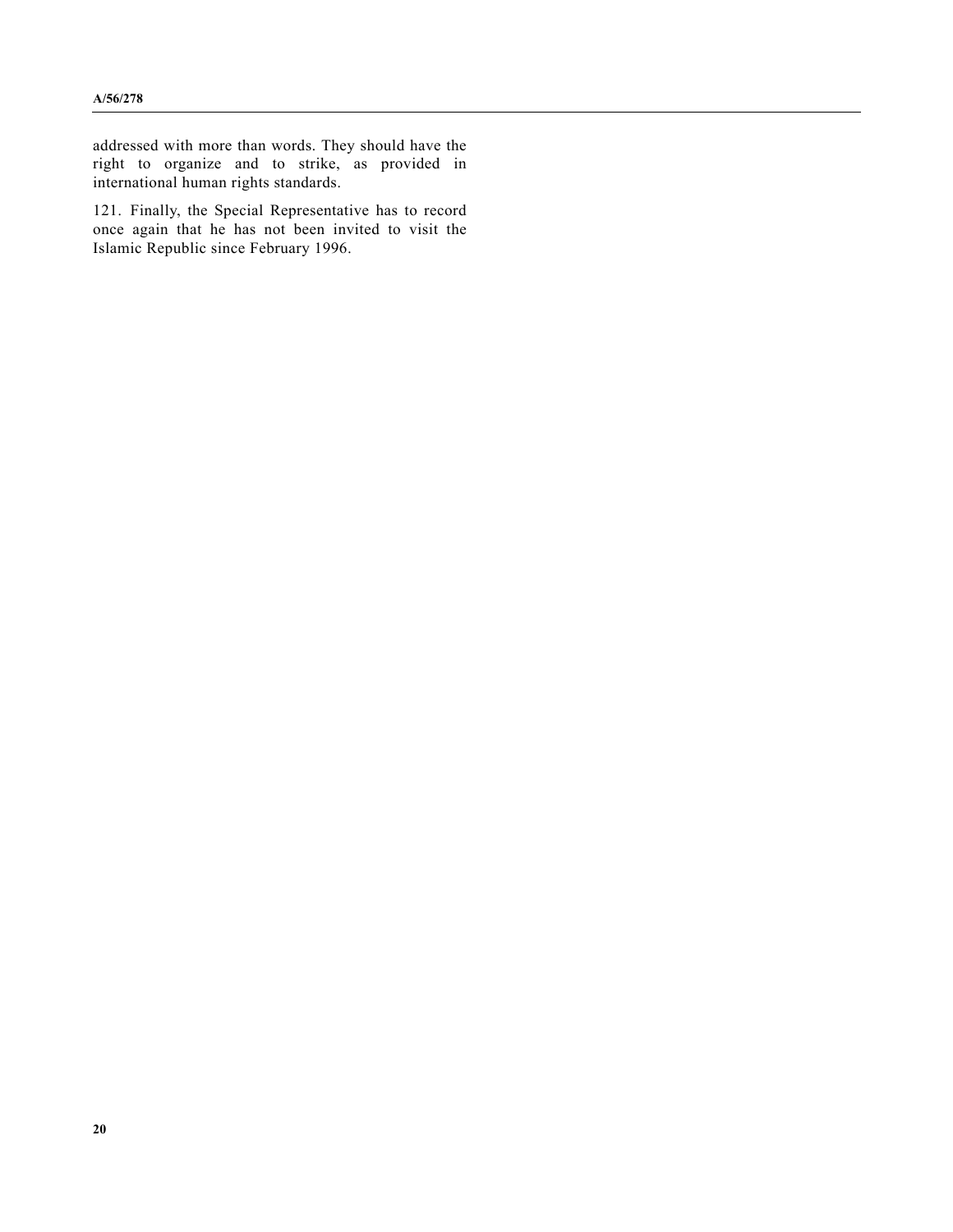## **Annex I**

## **Information on the situation of the Baha'is**

The following is based on information received by the Special Representative.

1. Mansur Haddadan (arrested on 29 February 1996 and sentenced to three years in prison), Manuchechr Ziyai (arrested on 1 May 1998) and Ziaullah Mizapanah (convicted on 16 March 1999), have now reportedly been released.

2. The death sentence of Musa Talibi, arrested on 7 June 1994 and charged with apostasy, has now been revised to life imprisonment. He has reportedly been transferred to a prison in Isfahan.

3. Other Baha'is remaining in Iranian prisons include Bihnam Mithaqui and Kayvan Khalajabadi (arrested on 29 April 1989 and sentenced to death); Dhabihu'llah Mahrami (arrested on 6 September 1995, charged with apostasy and sentenced to life imprisonment, following commutation of a death sentence by the President); Sirus Dhabihi-Muquaddam, Hidayat Kashifi Najafabadih and Ata'u'llah Hamid Nasirizadih (arrested in November 1997, sentenced to seven, five and four years' imprisonment, respectively, following commutation of death sentences in the case of the first two).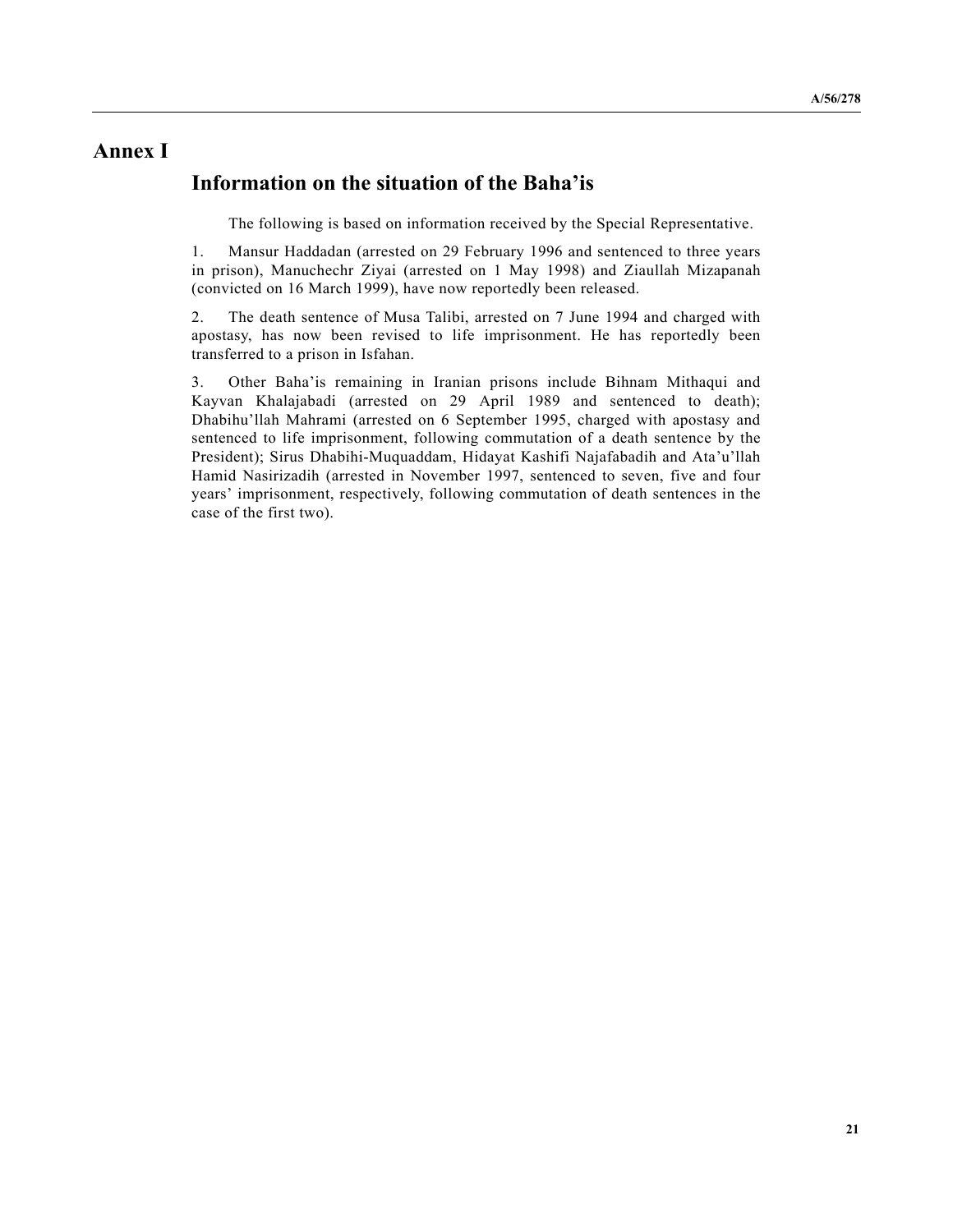# **Annex II**

## **Supporters of the religious/nationalist movement believed to be in detention, as of 15 July 2001**

The list below is based on information received by the Special Representative and may not be exhaustive.

#### **Arrested 11 March 2001 in Tehran**

- 1. **Mohammad Mohammadi Ardahali**, businessman
- 2. **Mohammad Basteh-negar**, writer-researcher
- 3. **Mahmoud Emrani**, writer-editor
- 4. **Nezamoddin Ghahari**
- 5. **Mehdi Ghani**
- 6. **Morteza Kazemian**, journalist
- 7. **Saeed Madani**, editor, political scientist
- 8. **Mohammad Maleki**, former chancellor of Tehran University
- 9. **Ali Mohammadi Gorgani**
- 10. **Mohammad Mohammadi-Gorgani**
- 11. **Massoud Pedram**, writer-researcher
- 12. **Habibollah Peyman**, doctor, writer-researcher
- 13. **Hossein Rafiee**, chemist, Tehran University
- 14. **Taqi Rahmani**, journalist
- 15. **Reza Reiss-Tousi**, political scientist, Tehran University
- 16. **Alireza Rajai**, post-graduate student, Tehran University
- 17. **Bahman Rezakhani**
- 18. **Hamid Zeydabadi**

#### **Arrested 7 April 2001**

- 1. **Seyed-Jafar Abbaszadegan** (Tehran)
- 2. **Ahmad Aghai** (Tehran)
- 3. **Taher Ahmadzadeh**, 80 years (Machhad)
- 4. **Hamed Alavian** (Tehran)
- 5. **Ali-Akbar Badizadeghan** (Tehran)
- 6. **Mohammad-Hossein Baniassadi** (Tehran)
- 7. **Abolfazl Bazergan** (Tehran)
- 8. **Seyed Mohammad Erteza** (Machhad)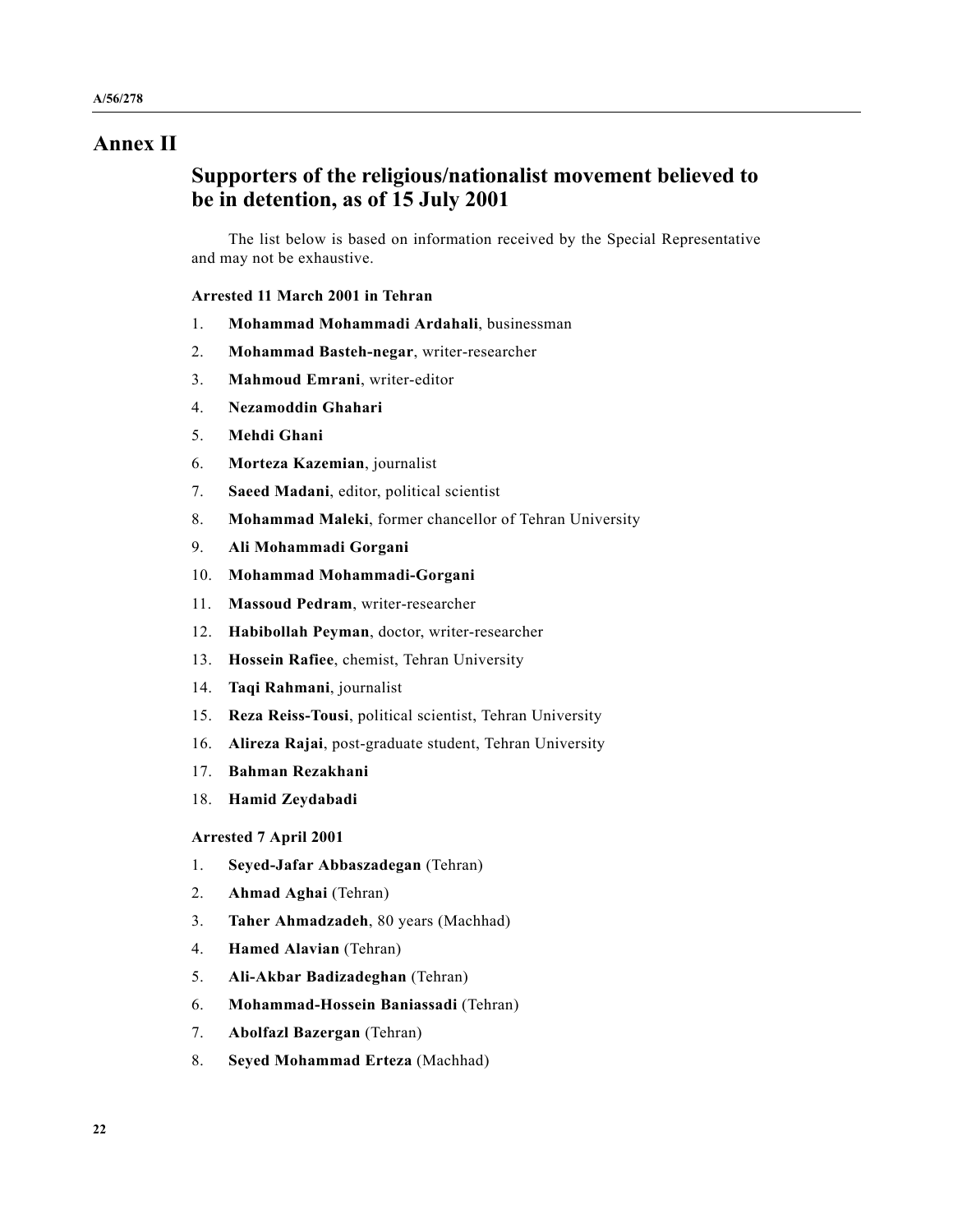- 9. **Morteza Eshfagh** (Ispahan)
- 10. **Ghaffar Farzadi** (Tehran)
- 11. **Bagher Fathali-Beyghi** (Tehran)
- 12. **Seyed-Ali-Asghar Gharavi** (Tehran)
- 13. **Hadizadeh** (Tehran)
- 14. **Abolfazl Hakimi** (Tehran)
- 15. **Majid Hakimi** (Tehran)
- 16. **Nasser-Seyed-Hadi Hashemi-Rad** (Tehran)
- 17. **Mohammad-Mehdi Jafari** (Chiraz)
- 18. **Jafar Keyvan-Chehr** (Tabriz)
- 19. **Jamshid Mansurian** (Machhad)
- 20. **Khosro Mansurian** (Tehran)
- 21. **Reza Masmui** (Tehran)
- 22. **Mostafa Meskin** (Ispahan)
- 23. **Mirzadeh** (Tehran)
- 24. **Mahmoodm Naimpoor** (Tehran)
- 25. **Hosein Razmjoo** (Machhad)
- 26. **Hashem Sabaghiyan** (Tehran)
- 27. **Fazlollah Salavati** (Ispahan)
- 28. **Ali-Akbar Sarjami** (Tehran)
- 29. **Mirsaleh Seyed-Gorgani** (Tehran)
- 30. **Raoof Taheri** (Tehran)
- 31. **Ali-Farid Yahyai** (Tabriz)
- 32. **Jamal Zerehsaz** (Chiraz)

### **Other intellectuals affiliated to the religious/nationalist movement, arrested earlier**

**Hassan Yousefi-Eshkevari** (see also annex III)

**Ezzatollah Sahabi** (see also annex III)

**Hoda Saber** and **Reza Alijani**, editors of Iran-e Farda, arrested on 29 January 29 2001 and 25 February 2001, respectively. Mr. Saber has been reportedly transferred twice to outside hospitals because of cardiac problems, and his family is very concerned for his health.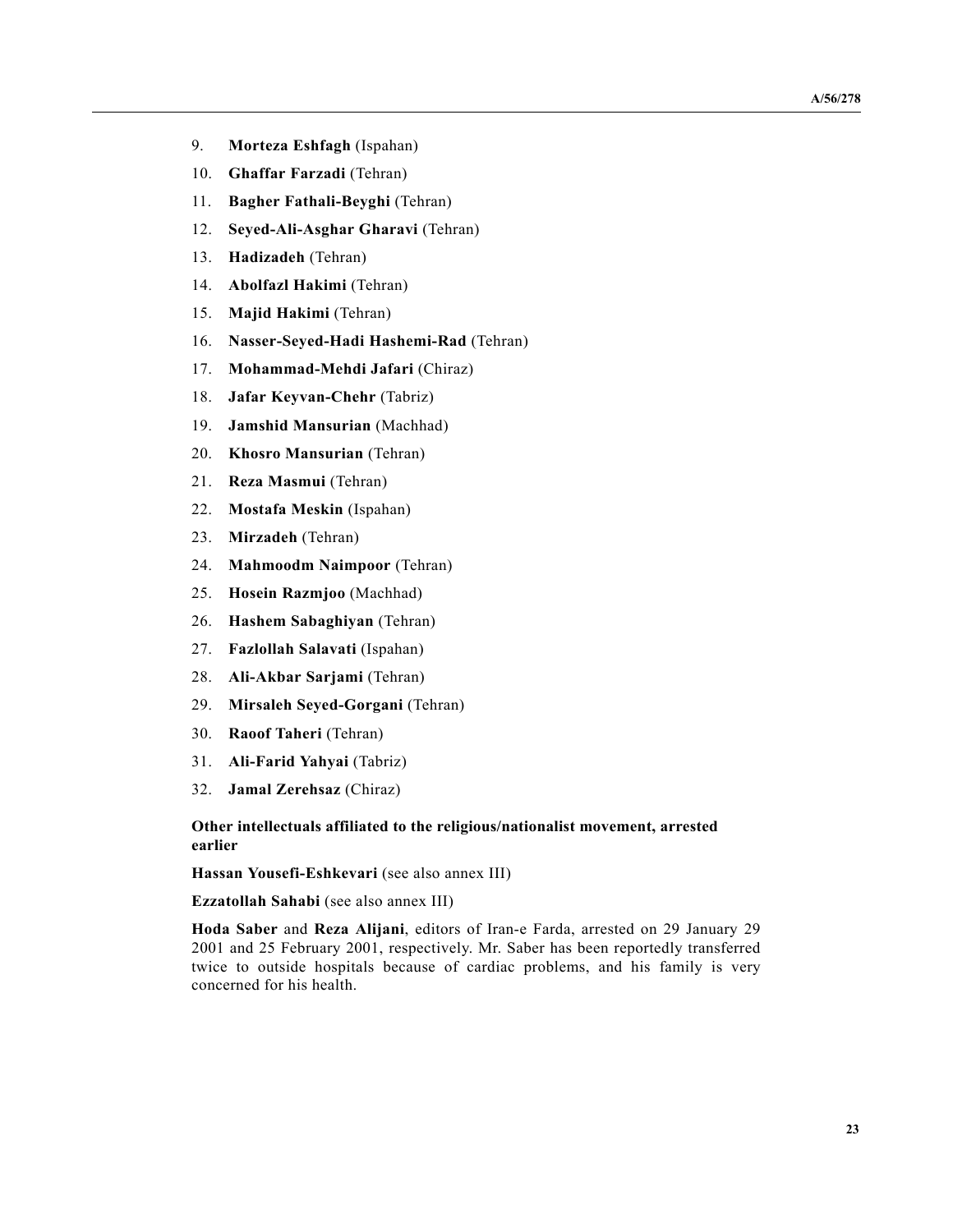## **Annex III**

## **Correspondence between the Sp**e**cial Representative and the Government of the Islamic Republic of Iran, December 2000-June 2001**

1. By letter dated 8 January 2001, the Permanent Representative transmitted the following information received from the concerned authorities in the Islamic Republic of Iran, in response to the Special Representative's urgent appeal on behalf of Mahmood Salehi, dated 23 November 2000 (see E/CN.4/2001/39, annex II, para. 16):

Mr. Mahmood Salehi was prosecuted and convicted to 10-months imprisonment on charges of involvement in a terrorists group called Komoleh. According to the prison doctors, Mr. Salehi's health situation is unaffected and gives no cause for concern. The hearing of his case was carried out in two phases, and the verdict, after due review by the appeal court, went into effect as of 28 August 2000.

By law, Mr. Salehi was entitled to appoint a lawyer of his choice and enjoyed all the rights made available to prisoners. He had access to medical check ups, the results of which show that he was not suffering from any kind of disease. It should be noted here, however, that there exists the possibility of his early release.

2. On 11 January 2001, the Special Representative drew the urgent attention of the Iranian authorities to the health of the writer, editor and human rights lawyer Mehrangiz Kar, who, according to the information received, had been diagnosed with breast cancer and was denied permission to seek medical attention outside the Islamic Republic. The Special Representative urged the Government to give her access, on humanitarian grounds, to all necessary medical treatment as a matter of urgency, including permission to seek medical attention outside the Islamic Republic. (Ms. Kar was allowed to leave the country to receive medical treatment.)

3. Ms. Kar was reportedly on trial in connection with her participation in a conference held in Berlin organized by the Heinrich Boell Institute on 7 and 8 April 2000. In this context, the Special Representative also joined the Special Rapporteur on the promotion of the right to freedom of opinion and expression in addressing an urgent letter to the Minister for Foreign

Affairs concerning the verdicts issued by a revolutionary court in Tehran on 13 January 2001 regarding the Iranian citizens, including Ms. Kar, who participated in that conference. In the letter dated 24 January 2001, the signatories expressed their concern over the charges, which did not appear to justify the conviction of the defendants, and urged the Government to use all resources at its disposal to make sure the charges were reviewed and dropped upon appeal. The letter made specific reference to the following individuals:

(a) Mehrangiz Kar and Shahla Lahiji, publisher, sentenced to four years' imprisonment;

(b) Khalil Rostam-Khani, translator, sentenced to nine years;

(c) Ali Afshari, student leader, and Ezatollah Sahabi, politician, sentenced to five and four and one half years, respectively;

(d) Khalil Rostam-Khani, translator, sentenced to nine years;

(e) Akbar Ganji, journalist, and Saeed Sadr, translator for the German embassy in Tehran, sentenced to 10 years. Mr. Ganji was also reportedly sentenced to an exile for an additional five years in a remote southern part of the Islamic Republic;

(f) Hassan Yousefi-Eshkevari, allegedly sentenced to death by the Special Clerical Court.

4. The Permanent Representative forwarded to the Special Representative the following information regarding those convicted for their participation in the Berlin conference.

#### **By letter dated 5 April 2001**

Regarding the charges of those persons who had participated in the Berlin conference, I would like to clarify the following points:

(a) There were many Iranians who took place in the Berlin conference, but only 17 of them were summoned to the court;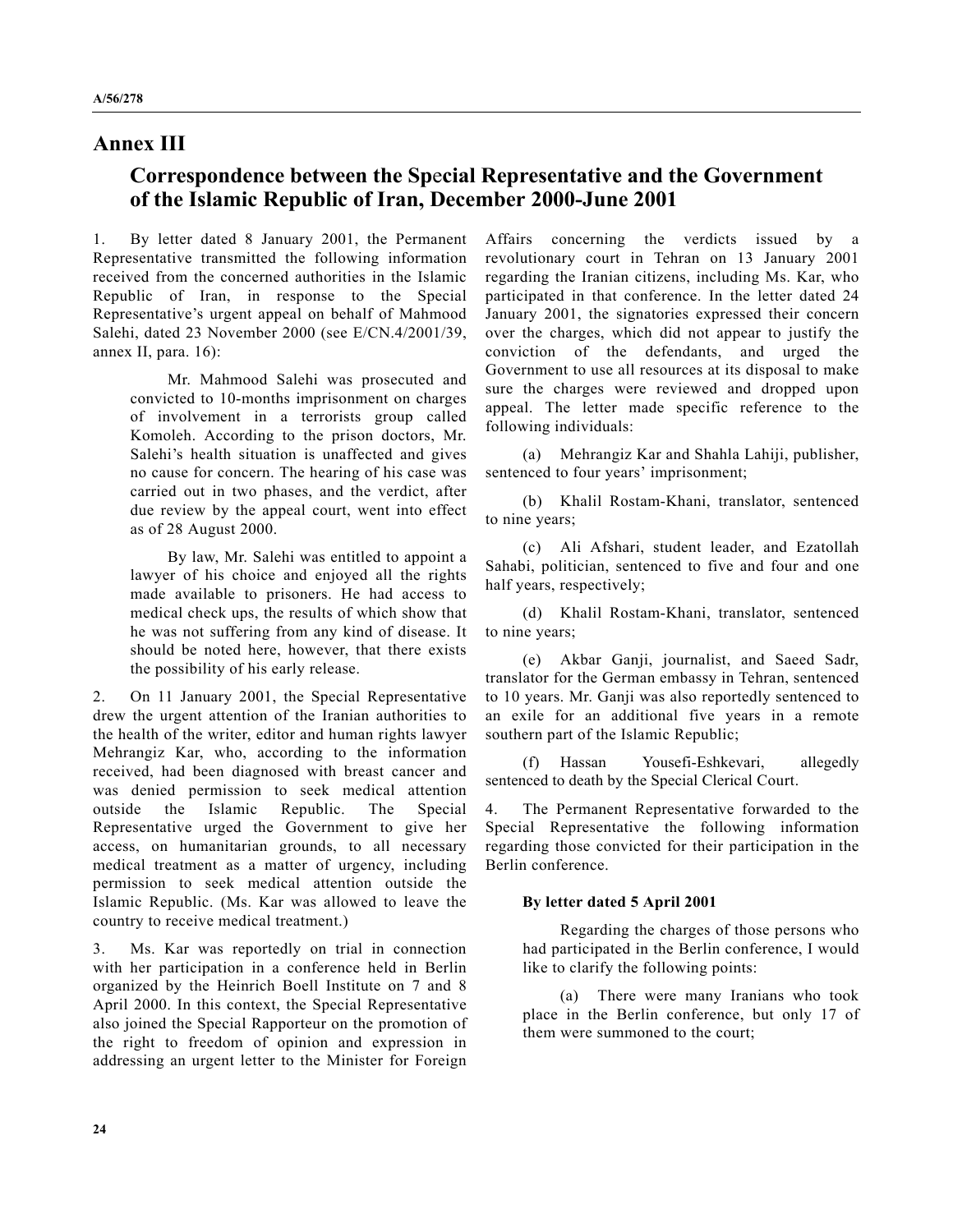(b) Out of those 17, only 11 were convicted, the other six were acquitted;

(c) Out of those 11 convicted in the primary court, seven were released on bail, waiting for the court of appeal;

(d) The four others were imprisoned on charges other that their participation in the Berlin conference.

In conclusion, I would like to emphasize that nobody is in jail for participation in the Berlin conference.

### **On Akbar Ganji**

According to a letter from the head of Branch 3 of the Revolutionary Court in Tehran and to an announcement by the National Prisons Organization, dated 4 December 2000, the allegations of torture and ill-treatment undergone by Mr. Akbar Ganji are entirely false. On the basis of a medical check-up made by a team from the Forensic Medicine Department, the aforementioned was found to be in perfect health, with his speech, intellectual processes and powers of expression absolutely unimpaired.

Letter dated 31 January 2001 (see E/CN.4/2001/39, annex II, para. 15)

Tehran's Appeals Court reduced the sentence issued by a lower court against Mr. Akbar Ganji from a 10-year jail term to six months. The Appeals Court has also dropped the sentence of five years' internal exile …. The final proceedings are now pending in the Supreme Court.

Letter dated 23 May 2001

#### **On Hassan Yousefi-Eshkevari**

I would like to inform you that there has been no confirmation of his conviction on charges of apostasy and that legal proceedings are now pending in the relevant appeal court.

Letter dated 17 April 2001, addressed to the Special Rapporteur on Extrajudicial, Summary of Arbitrary Executions and copied to the Special Representative

Tehran's Appeals Court revoked a death sentence given to Mr. Hassan Yousefi-Eshkevari by the Special Clerical Court.

Letter dated 23 May 2001 (see E/CN.4/2001/39, annex II, paras. 1 and 2)

5. On 11 January 2001, the Special Representative joined the Special Rapporteur on the independence of judges and lawyers and the Special Representative of the Secretary-General on Human Rights Defenders in sending an urgent letter to the Minister for Foreign Affairs concerning the arrest of Nasser Zarafchan, a human rights defender and lawyer. Mr. Zarafchan, the lawyer for the families of the intellectuals murdered in 1998, was allegedly arrested on 16 December 2000 owing to his comments implying that the killings were part of a campaign by death squads aimed at silencing the opposition. Reference was made to the fact that he was the second lawyer for the families of intellectuals against whom legal action had been taken. It was alleged that these actions were aimed at impeding the lawyer's free exercise of their responsibilities and to disadvantage their clients. In the letter, the signatories referred to the fundamental principles set forth in the Declaration on the Rights and Responsibility of Individuals, Groups and Organs of Society to Promote and Protect Universally Recognised Human Rights and Fundamental Freedoms and to the United Nations Basic Principles on the Role of Lawyers.

6. The Special Representative joined the Special Rapporteurs on the question of torture, on extrajudicial, summary or arbitrary executions and on violence against women in sending an urgent appeal on 23 January 2001 on behalf of Maryam Ayoubi, reportedly sentenced to death by stoning. In the letter the signatories expressed their concern with the fact that those sentences were still being issued in the Islamic Republic of Iran and strongly urged the Government to overturn the sentence. Following reports that the Supreme Court had upheld the death sentence by public stoning, the same signatories sent a new urgent appeal on her behalf on 18 April 2001.

7. Also on the subject of stoning, on 30 May 2001 the Special Representative sent to the Minister of Foreign Affairs an information request concerning the reports in the press of the stoning to death of an unnamed woman at Evin prison, Tehran, on 20 May 2001. The woman, aged 35, was reportedly arrested eight years ago on charges of acting in "obscene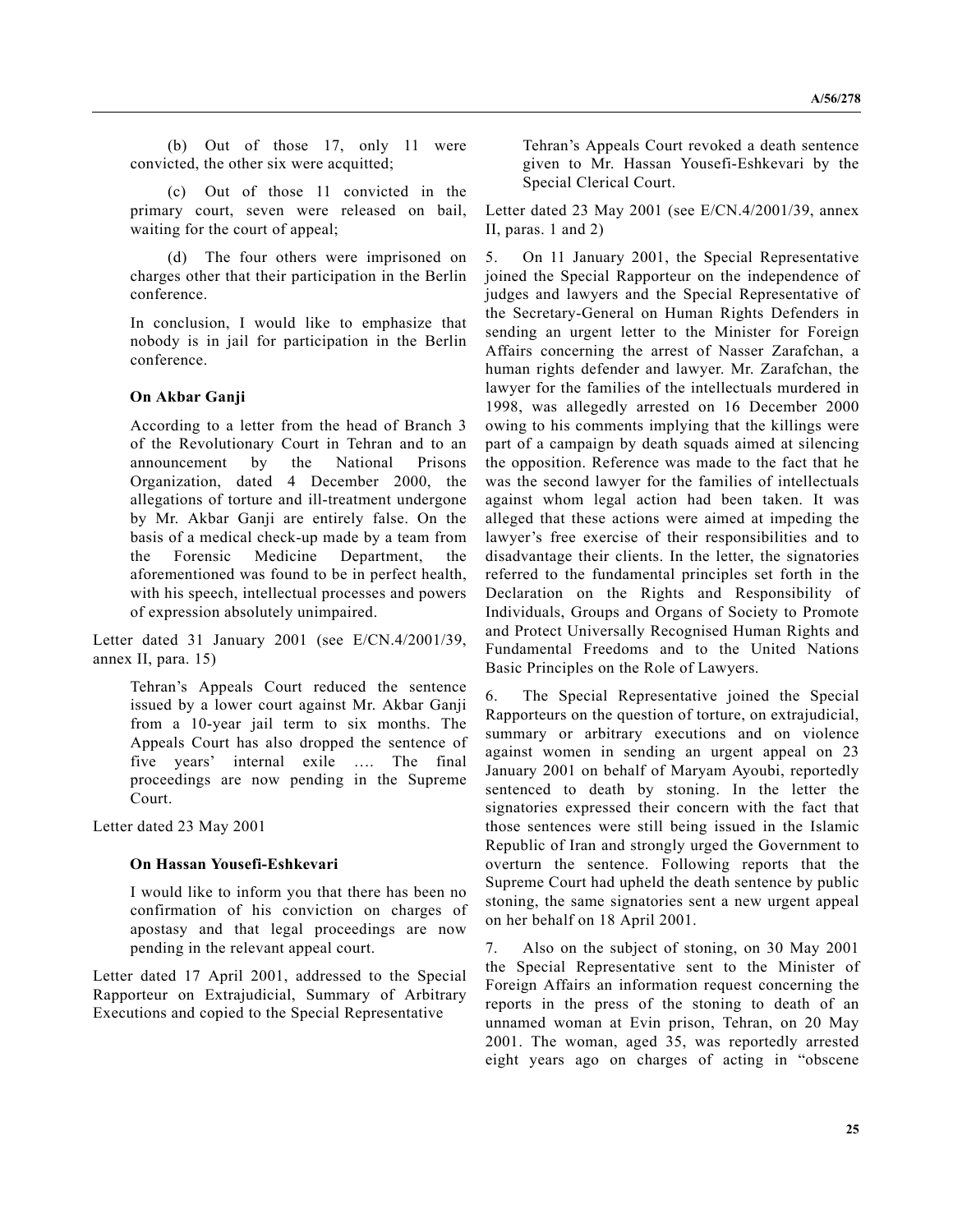films". In this context, the Special Representative referred to his previous representations on behalf of Maryam Ayoubi, expressed his concern with those reports, which implied that stoning had been resumed in the Islamic Republic and asked for clarification.

8. In a letter dated 31 January 2001, the Permanent Representative submitted to the Special Representative information received from the relevant authorities in Tehran as a response to his urgent appeal on behalf of Latif Safari, dated 26 March 2000 (see A/55/363, annex III, para. 4).

According to the announcement made by the Justice General Administration of Tehran Province, the latest situation regarding Mr. Latif Safari is as follows:

Following two rounds of hearing in the presence of the accused, his defence counsel and jury, the aforementioned person was sentenced to two years and three months and a day of imprisonment, plus five years of deprivation of journalistic activity and the nullification of his affiliated newspaper licence, on charges of insulting sanctities and breaching interior security. The duration of his imprisonment was reduced to one year and three months and a day during the course of revision.

9. By letter dated 18 April 2001, the Special Representative drew the attention of the Iranian authorities to several cases of alleged lack of respect for the dignity of those facing pre-trial detention and lack of a fair trial during that process. The letter specifically referred to the following cases:

(a) Ali Afshari's attorney's declarations in December 2000, according to which the court had turned down his requests to meet with his client, to commute the order of detention to release on bail, and to hear the case in open court (see para. 3 above);

(b) Marzieh Mortari's declaration according to which the 21 persons arrested by the Tehran Revolutionary Court in early December 2000 were blindfolded and taken to an unknown place;

(c) Farshad Ebrahimi's letter to the Justice Department in January 2001, indicating that he had been kept in solitary confinement for 126 days, his trial had been held behind closed doors, visits of his lawyer were banned and interrogations had continued after the end of the court proceedings;

(d) Declarations of the families of the supporters of the Iran Freedom Movement arrested on 11 March 2001, including Dr. Habibollah Peyman, according to which they were kept in solitary confinement in an undisclosed detention centre, without access to lawyers or family, and the judge had refused to provide information about their whereabouts;

(e) Reports that Ibrahim Sheikh, summoned to the Revolutionary Court in March 2001 as a witness in the case of Ali Afshari, had been arrested when he appeared before the court and taken to an unknown place.

10. In the letter, the Special Representative referred to the circular letter sent by the head of the judiciary to all judges, warning them against some of these practices; in view of the above, it seemed to have had little impact. The Special Representative expressed his concern with these reports and asked the Iranian Government for comments.

11. The report of the Special Representative to the Commission on Human Rights in 2001 (E/CN.4/2001/39, para. 75) referred to the report from government sources that the Baha'is would be allowed to re-establish their cemetery in Tehran. Following information received on the lack of implementation of this decision, the Special Representative requested clarification by letter dated 18 April 2001 to the Iranian authorities.

12. In a letter dated 30 May 2001, the Special Representative joined the Special Rapporteur on the question of torture in sending an urgent appeal to the Iranian Government concerning the situation of the 20 supporters of the Iran Freedom and Millli Mazhabiu (religious/nationalist) Movement, arrested on 11 March and allegedly being held in solitary confinement, without access to a lawyer. It was also reported that they had been threatened in order to force them to write repentance letters and that their families reported that they sounded as if they had been drugged. Special reference was made to Dr. Reza Reiss-Toussi who was believed to be in bad health and had marks of torture on his legs. The signatories requested the Government to provide information about the situation of the abovementioned persons, including their trial or release, as well as the assurance of their humane treatment while in detention.